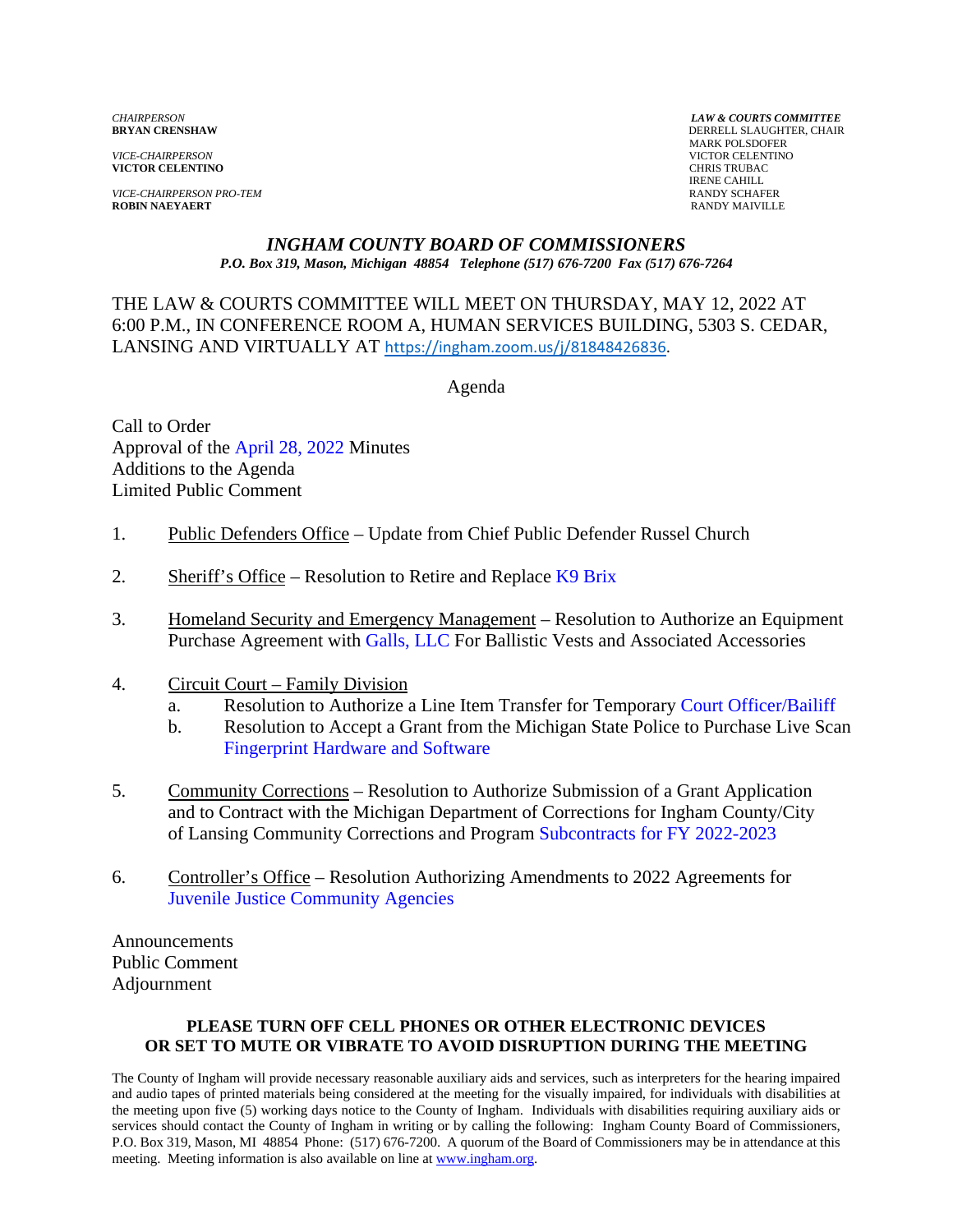### LAW & COURTS COMMITTEE April 28, 2022 Draft Minutes

<span id="page-1-0"></span>

| <b>Members Present:</b> | Schafer, Cahill, Polsdofer, Maiville, and Trubac.                                                        |
|-------------------------|----------------------------------------------------------------------------------------------------------|
| <b>Members Absent:</b>  | Celentino and Slaughter.                                                                                 |
| <b>Others Present:</b>  | Sharon McWilliams, Greta McHaney-Trice, Ashia Wilson-Stepp, Teri<br>Morton, Michelle Wright, and others. |

The meeting was called to order by Vice-Chairperson Polsdofer at 6:02 p.m. in Conference Room A of the Human Services Building, 5303 S. Cedar Street, Lansing, Michigan. Virtual Public participation was offered via Zoom at https://ingham.zoom.us/j/81848426836.

### Approval of the April 14, 2022 Minutes

MOVED BY COMM. CAHILL, SUPPORTED BY COMM. TRUBAC, TO APPROVE THE MINUTES OF THE APRIL 14, 2022 LAW & COURTS COMMITTEE MEETING.

THE MOTION CARRIED UNANIMOUSLY. Absent: Commissioners Celentino and Slaughter.

Additions to the Agenda

None.

Limited Public Comment

None.

MOVED BY COMM. SCHAFER, SUPPORTED BY COMM. MAIVILLE, TO APPROVE A CONSENT AGENDA CONSISTING OF THE FOLLOWING ACTION ITEMS:

- 2. Homeland Security and Emergency Management Resolution to Convert the Temporary Project Coordinator Position to a Full-Time Regional Planner/Deputy Emergency Manager Position
- 3. Controller's Office
	- a. Resolution Approving American Rescue Plan Funds to Purchase Air Purification and Surface Containment Elimination Solutions for the Sheriff's Office
	- b. Resolution Authorizing Adjustments to the 2022 Ingham County Budget

THE MOTION CARRIED UNANIMOUSLY. Absent: Commissioners Celentino and Slaughter.

THE MOTION TO APPROVE THE ITEMS ON THE CONSENT AGENDA CARRIED UNANIMOUSLY. Absent: Commissioners Celentino and Slaughter.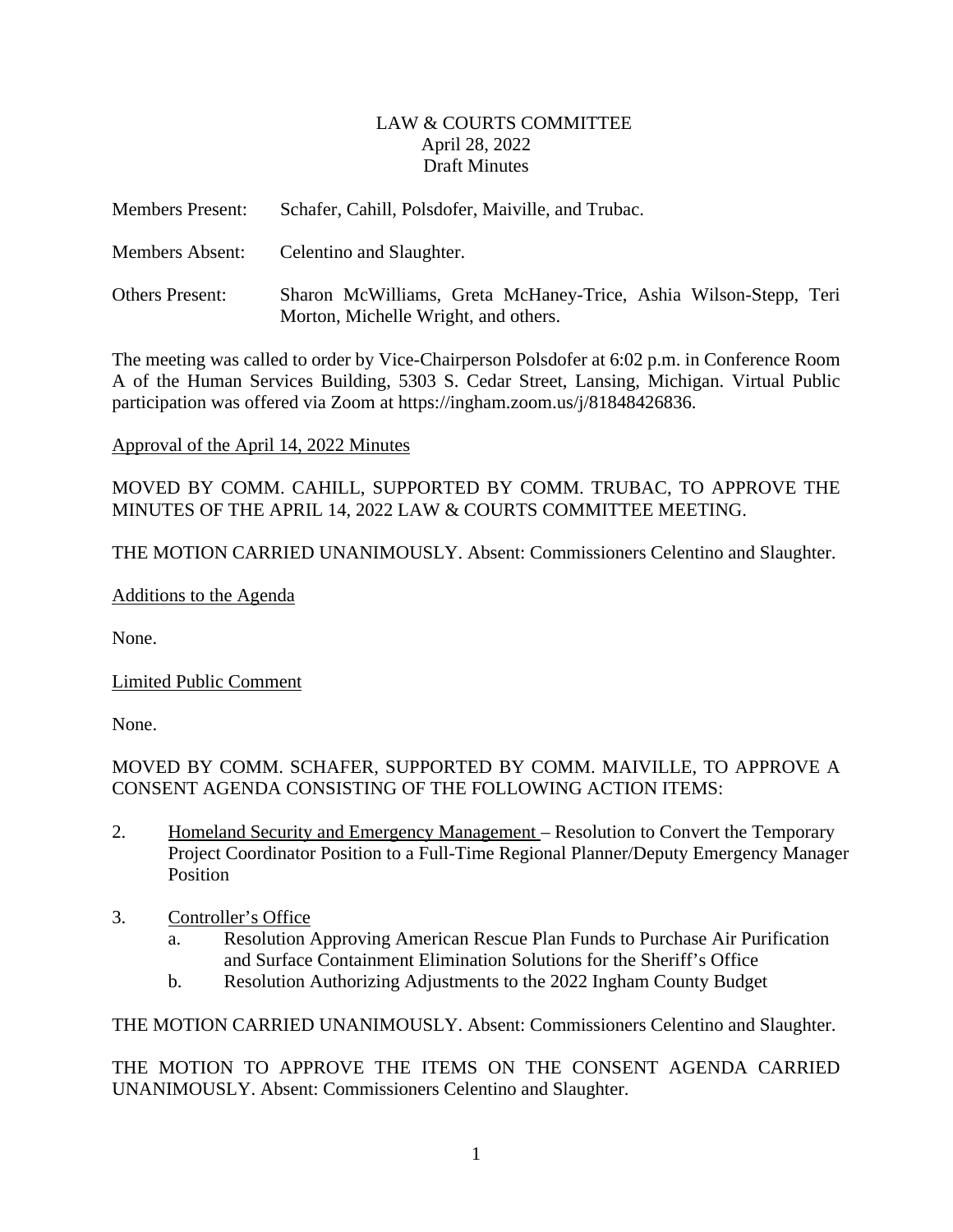1. It Takes a Village, Educational Consulting – Greta McHaney-Trice – Restorative Justice Program (*Presentation)*

Greta McHaney-Trice, It Takes a Village, thanked the Board of Commissioners for the work they do as public servants. She further stated the Board of Commissioners did great work for the community.

Ms. McHaney-Trice stated that through her work in the restorative justice program funded by the millage, she came to speak about how money was being spent and what was happening.

Ms. McHaney-Trice stated that the program taught two sessions on Thursdays with one being for men and the other for women. She further stated background provided in the packet explained brief history of the program.

Ms. McHaney-Trice stated she wanted to speak of the important work being done with the program. She further stated she brought Ashia Wilson-Stepp, who is a formerly incarcerated person, who participated in the class previously.

Ms. McHaney-Trice stated typically those in the program's class sat in a circle. She further stated that in a restorative mindset, individuals were a community where individuals have a part to play where the community is responsible to individuals and vice versa.

Ashia Wilson-Stepp, It Takes a Village, recited the Circle Values.

Ms. McHaney-Trice stated the circle values were recited at the beginning of every class and set the atmosphere for individuals that came in, to understand they are human and everyone is connected. She further stated they were the basic fundamentals for restorative justice practices.

Ms. McHaney-Trice stated Ms. Wilson-Stepp was a part of the program for eight or nine weeks. She further stated Ms. Wilson-Stepp was at the meeting to explain her personal experience of being part of the program.

Ms. Wilson-Stepp stated she had been a part of the program while incarcerated at the Ingham County Jail for eight or nine weeks. She further stated the classes made a great difference in her life.

Ms. Wilson-Stepp stated the program had given her a new outlook of responsibilities, selfaccountability, and having a voice. She further stated while she took numerous classes while incarcerated, this program stuck with her the most.

Ms. Wilson-Stepp stated the classes made her sit down and think how her actions affected herself and her son. She further stated she also thought of the time she was unable to be with her son.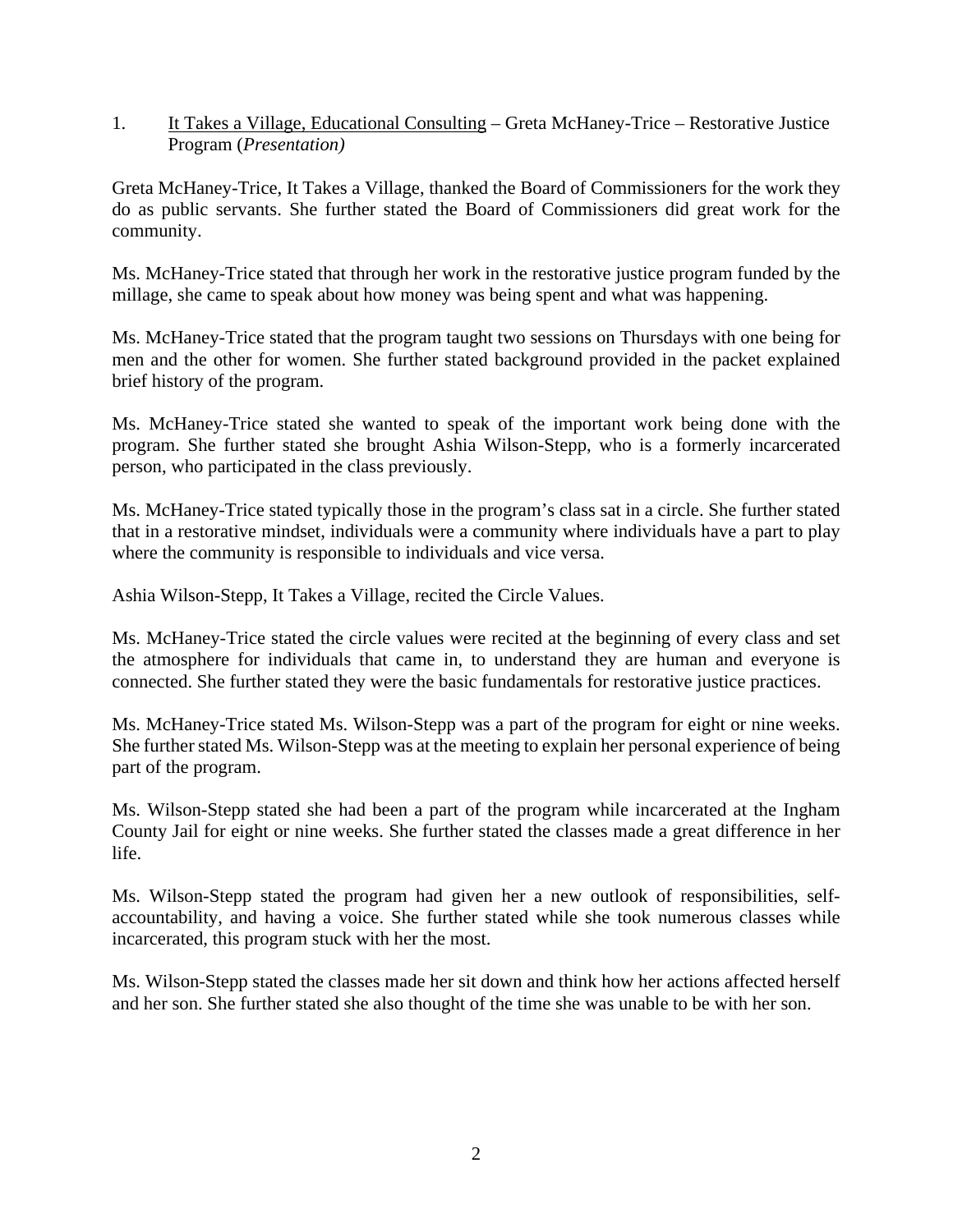Ms. Wilson-Stepp stated the classes in the program made her think of the feelings she felt as a failure and a statistic. She further stated it made her depict the "what, why, and who."

Ms. Wilson-Stepp stated the "what" and "why" she made the choices she made and living with the truth of her actions. She further stated the classes showed her different options of looking on the brighter side of things.

Ms. Wilson-Stepp stated soon after getting out of jail and going home, her mother passed away. She further stated at the time she had to either restore her life or continue following the cycle she was in.

Ms. Wilson-Stepp stated she took what she had learned in the program and applied them. She further stated that she completed probation eight to ten months early and had not gone back to jail.

Ms. Wilson-Stepp stated that as a single mother raising a son, it took the drive to do this. She further stated the classes in the program provided a safe place and taught her listening skills, listening to the stories of others.

Ms. Wilson-Stepp stated she learned how to relate and have empathy for others in a nonjudgmental environment where she had been able to sit and think about her personal actions. She further stated she appreciated the Board of Commissioners as the program had made a significant impact on her life and her son's.

Ms. Wilson-Stepp stated the program had been key to her being able to set an example for her son.

Ms. McHaney-Trice stated that she often did not know what happened to individuals once they left the jail. She further stated that two female individuals had been sentenced that day to mandatory life sentences.

Ms. McHaney-Trice stated when similar instances happened, those individuals' sentences go into the circle devastated. She further stated Ms. Wilson-Stepp had applied the principles to her life.

Ms. McHaney-Trice asked Ms. Wilson-Stepp what the three key questions were.

Ms. Wilson-Stepp stated the three questions were what happened, who it affected, and how can it be restored. She further stated she had started a non-profit to help those coming out of jail due to lack of restoration.

Ms. Wilson-Stepp stated the access of the classes in jail allowed her to then go back to her cell and think about everything she had learned and heard during the program's class.

Ms. McHaney-Trice stated they do not started conversations with "what are you in for" but by asking what happened. She further stated everyone had a "what happened" for their lives or a variation of it.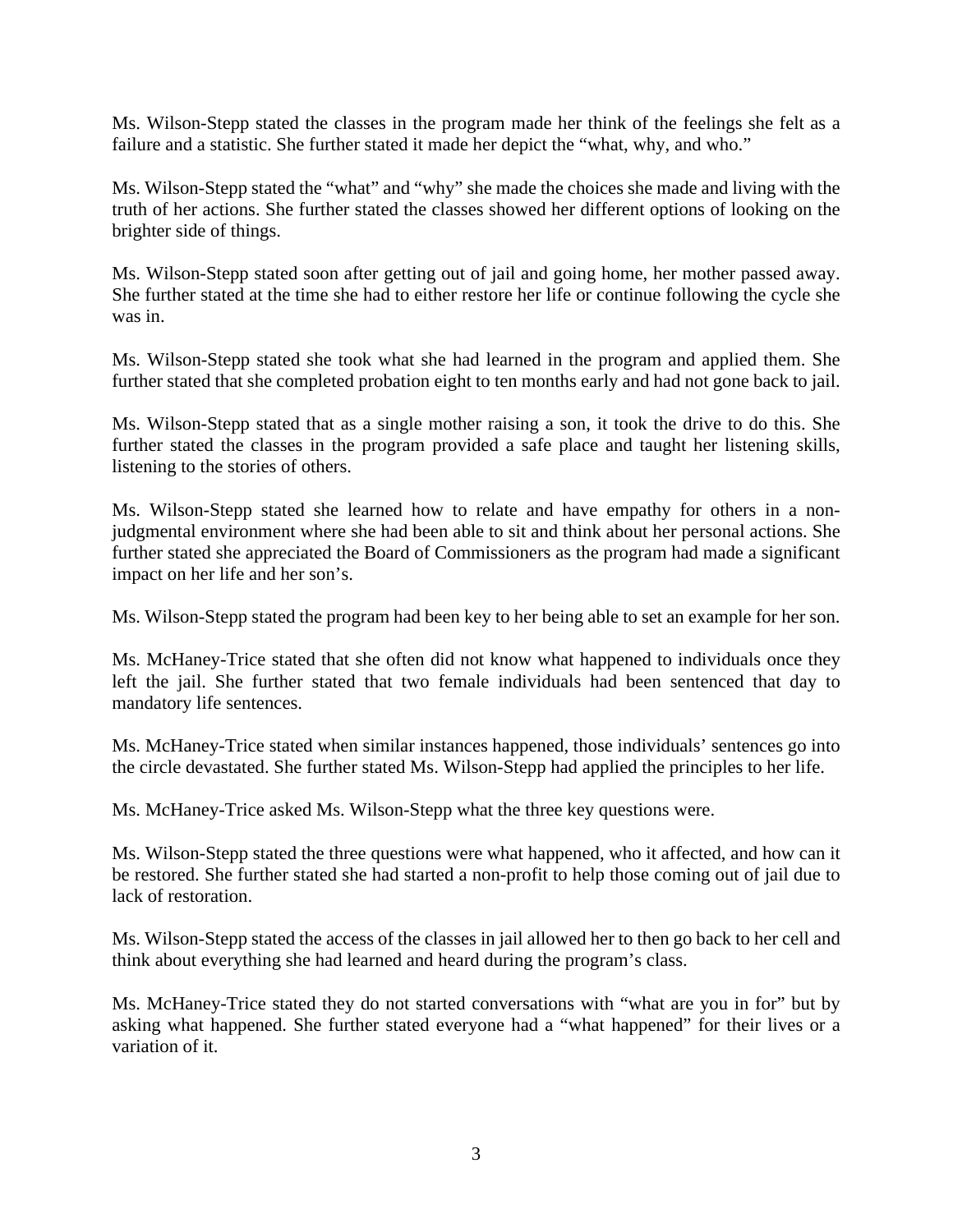Ms. McHaney-Trice stated they then asked who has been affected and how. She further stated the "what happened" could not be undone but the harm that had been caused as a result of what happened could be fixed.

Ms. McHaney-Trice stated the concept was community-based. She further stated that those alienated long before incarceration due to demographics including race, poverty, mental health, class, gender that are all factors that impacts who ends up incarcerated.

Ms. McHaney-Trice stated that numerous individuals did not end up incarcerated for doing similar crimes dues to differences in their demographics. She further stated the program's classes try to find the balance and talk through restorative practices used to help individuals deal with their circumstances of what happened to them.

Ms. McHaney-Trice stated that whether individuals come to one class or thirty, the program had impacted the jail as a whole. She further stated that prior to COVID-19, class sizes ranged up to 20 individuals and more classes had been added due to the millage funding.

Ms. McHaney-Trice stated the process that occurred every week changed the way people viewed things.

Ms. Wilson-Stepp stated the process made her grow and taught her how to move on from the baggage.

Sharon McWilliams, It Takes a Village, stated the key word was restorative. She further stated that having talked to individuals who had struggled with functioning in society, the program gave hope and tools they could use to begin to change the way they functioned and navigated the current system differently.

Ms. McWilliams stated all we could affect was ourselves and that had impact.

Ms. McHaney-Trice stated after class the tenor of attitudes changed. She further stated participants had to go back to their environments and apply what they had learned to their lives like listening, empathy, and understanding.

Ms. McHaney-Trice stated the classes taught individuals to hold themselves accountable to make the change and holding the system accountable in order to heal. She further stated that most life circumstances did not happen due to choice but the program taught individuals how to choose differently in their actions to life situations and recognize how choices affected them.

Ms. McHaney-Trice stated the program and classes was a process. She further stated the program's hard question to the Board of Commissioners was how they could show data to show the impact of the program.

Ms. Wilson-Stepp stated that while she did not have a criminal background, her heart had gone out to those still in jail that were in there for different reasons but from all different walks of life.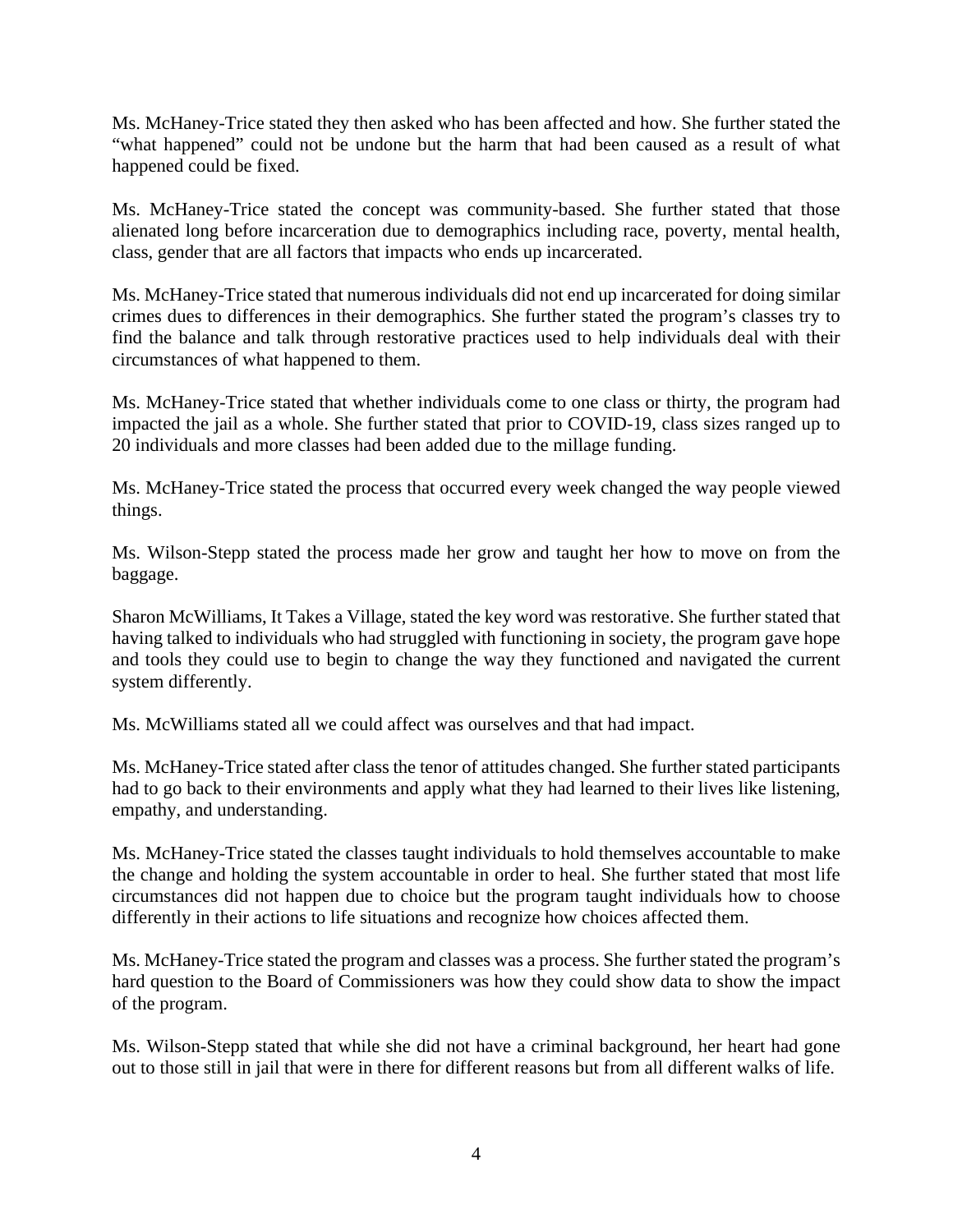Ms. McHaney-Trice asked what kind of quantitative and qualitative data would show the impact of the program and the classes in order to continue the program. She further stated some of the funding would go toward trying to obtain training opportunities for the staff.

Ms. McHaney-Trice discussed the letter distributed to the Committee.

Ms. McHaney-Trice stated questions she had received continuously were why individuals had never heard of restorative justice prior to their program. She further stated they were in the process of thinking of other avenues of connectivity.

Ms. McHaney-Trice stated a gentleman that was a felon had been a part of one of her first restorative justice classes and was now living in Chicago had been doing so well and was close to obtaining custody of his children.

Ms. McHaney-Trice stated she hoped the Board of Commissioners understood the impact the millage had and the work done.

Commissioner Schafer stated he has previously met Darrick Miller and was led to believe Mr. Miller had been in the process of setting people up with jobs and opportunities for those leaving jail.

Ms. McHaney-Trice stated it was not services of jobs she had meant but services to follow up on the restorative mindset. She further stated the restorative process worked on the need and want.

Ms. McHaney-Trice stated the pipeline back to re-entry was what was needed. She further stated restorative justice was about thinking of the next steps, even if short-term, to follow up.

Ms. Wilson-Stepp stated when she got out of incarceration the probation steps given to her were not what she needed. She further stated she needed help like Alcoholics Anonymous and help with things she never had a problem with prior to incarceration.

Ms. Wilson-Stepp stated she had needed restorative services to renew her mind. She further stated she had needed a support system having been thrown out into the world and forced to complete what the court ordered her to complete instead of services that would have kept her away from becoming incarcerated again.

Ms. McHaney-Trice spoke of an example of a woman who had been incarcerated again because she had gone to the wrong grocery store than what the court stated she could go to. She further stated the Commissioners were welcome in the circle at any time.

Ms. McHaney-Trice stated she was trying to bring more community into the program.

Commissioner Trubac thanked Ms. McHaney-Trice for the work she and others did. He further thanked them for attesting to how well the program worked with changing the environment in jail and out in the world.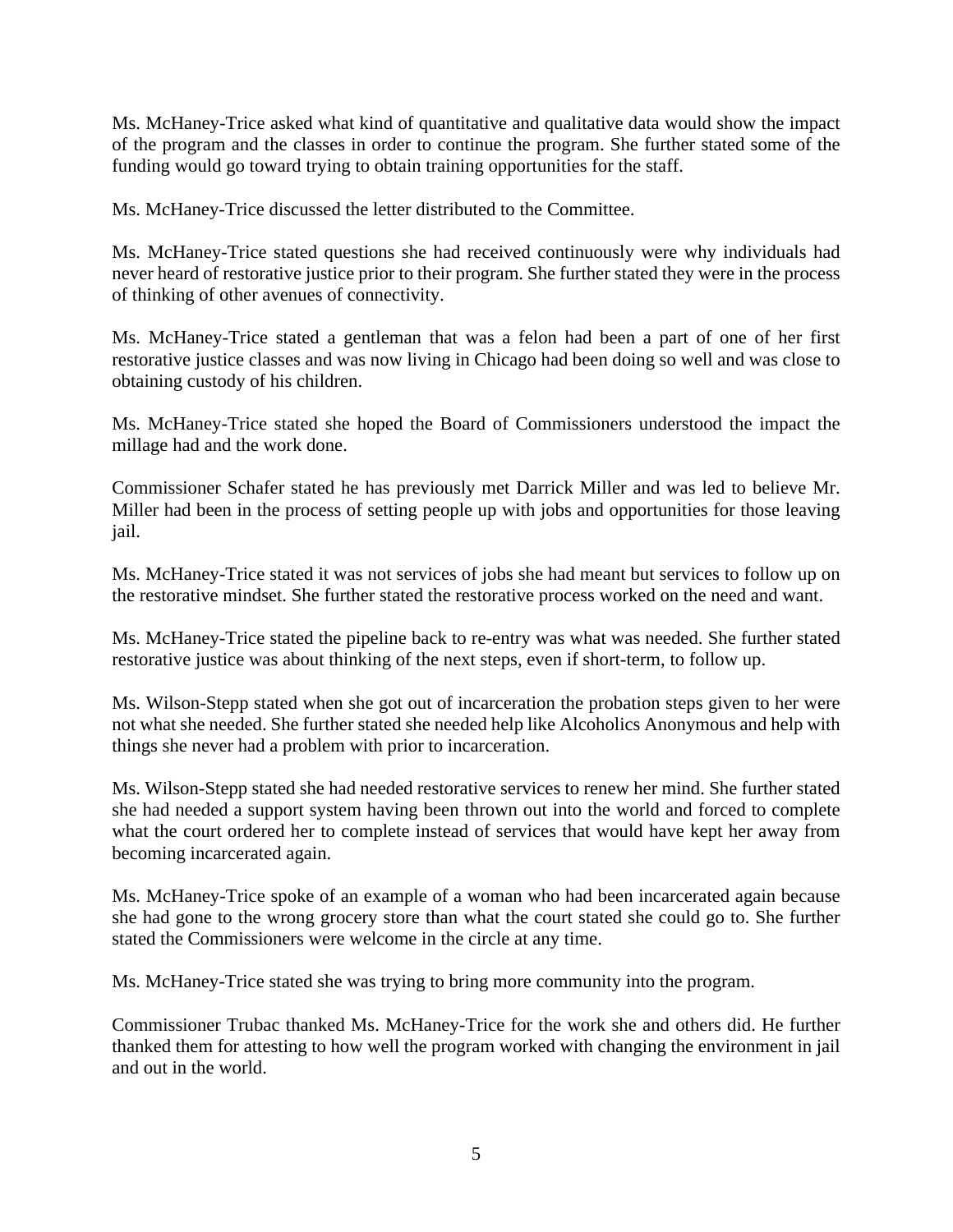Commissioner Trubac stated the jail was a good place for the program to occur as it had a line of individuals who needed the program who were taking their experiences from the program back into the world with them. He further stated it was powerful to have been told how important the program had been to people.

Commissioner Trubac asked Ms. McHaney-Trice about her question of how to show data of the program.

Ms. McHaney-Trice stated the dated collected showed 10 women and 12 men who had participated in the program that day. She further stated during COVID-19, they had tried to have the program occur via Zoom but it had been less than optimal and was less effective.

Ms. McHaney-Trice stated moving back to pre-COVID-19 programs there were more opportunities.

Commissioner Trubac stated the data was hard to quantify but the impact of the stories showed the importance of the program.

Ms. McHaney-Trice stated punishing alone did not help with changing the incarcerated individuals' circumstances unless something happened while they were incarcerated.

Commissioner Trubac asked if there was data on recidivism for individuals having gone through the program.

Ms. McHaney-Trice stated there was not. She further stated that classes were a choice for participants to attend and she had not been given information on individuals who were a part of the classes and where they had ended up.

Ms. McHaney-Trice stated some individuals had found her after leaving the facility and told her about what happened in their life but nobody had been tracking the information. She further stated that the program impacted the guards as well.

Ms. McHaney-Trice stated the class had role played to find what needed to happen to seek out change in a positive way. She further stated the restorative program was more about proactivity then reactivity.

Commissioner Cahill thanked them for their work and stated she knew restorative justice worked in numerous venues. She further stated the testimonial was what the program was getting and showed the difference being made.

Teri Morton, Deputy Controller, stated the Jail and Sheriff's Department were those that had recommended the program and went out to bid for the Justice Millage programming.

Commissioner Maiville thanked them for their work and using their apparent gift for what they had been doing. He further stated, in follow up with Commissioner Trubac, the recidivism could not capture who went away but could follow up on those released.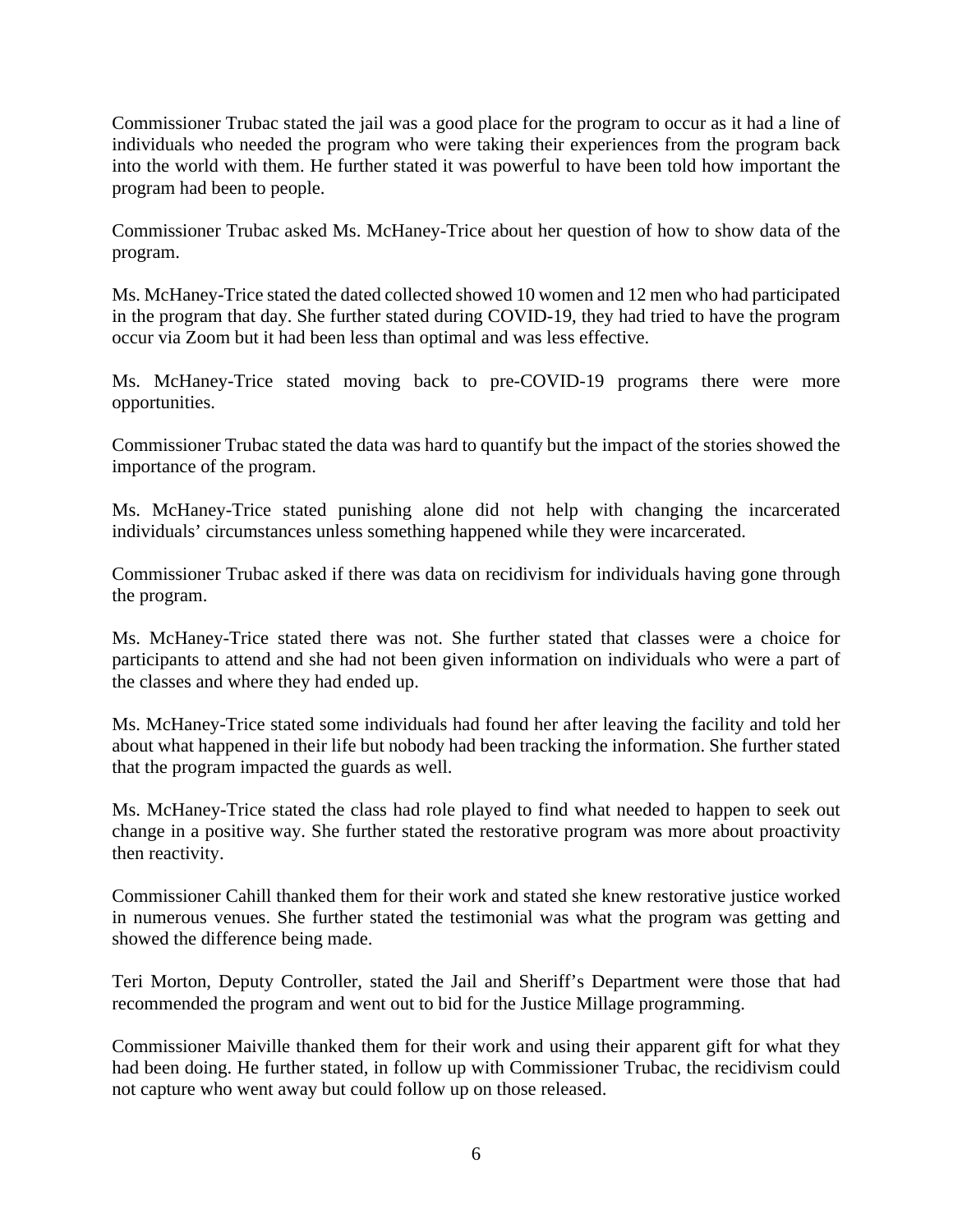Ms. McHaney-Trice stated it was not about her gifts but about the process of work and the need to fit the individuals when they left the jail.

Commissioner Maiville thanked Ms. Wilson-Stepp for speaking with the Board of Commissioners.

Vice Chairperson Polsdofer thanked Ms. Wilson-Stepp's son for taking the time to meet with the Board of Commissioners. He further stated the experiences mentioned of Ms. McHaney-Trice being stopped and thanked on the street and Ms. Wilson-Stepp setting up a nonprofit after going through the program and paying it forward and taking it into the world was a profound difference the Board of Commissioners could see of a program in the Jail having broad effects.

Commissioner Maiville asked if there was a similar program for youth programs in the County facilities.

Ms. McHaney-Trice stated yes and no. She further stated bringing community to the jail so those incarcerated still felt a part of the community upon leaving was important so it did not create the us versus them mentality.

Commissioner Trubac stated he understood how those individuals moving onto other facilities were hard to track but many individuals were released into the general public. He further stated he wondered if it could be possible to generate dialog with the Sheriff's Office about how to track out of those released came back to the jail.

Commissioner Trubac stated when speaking to the general public about the impact of the programs, simple metrics might be easier to discuss to show the impact on the Ingham County Jail.

Ms. McHaney-Trice stated proportionally, as the program had only helped men until the millage provided funding for the programs to be offered to women. She further asked how the programs could be seen to show meaningful data.

Ms. McHaney-Trice stated statistics meant something, but how data was not there for numeric sake but what it meant and helped understand. She further stated together they could figure out a way to show how the programs impacted the people at large.

### Commissioner Announcements

None.

Public Comment

None.

**Adjournment** 

The meeting was adjourned at 6:44 p.m.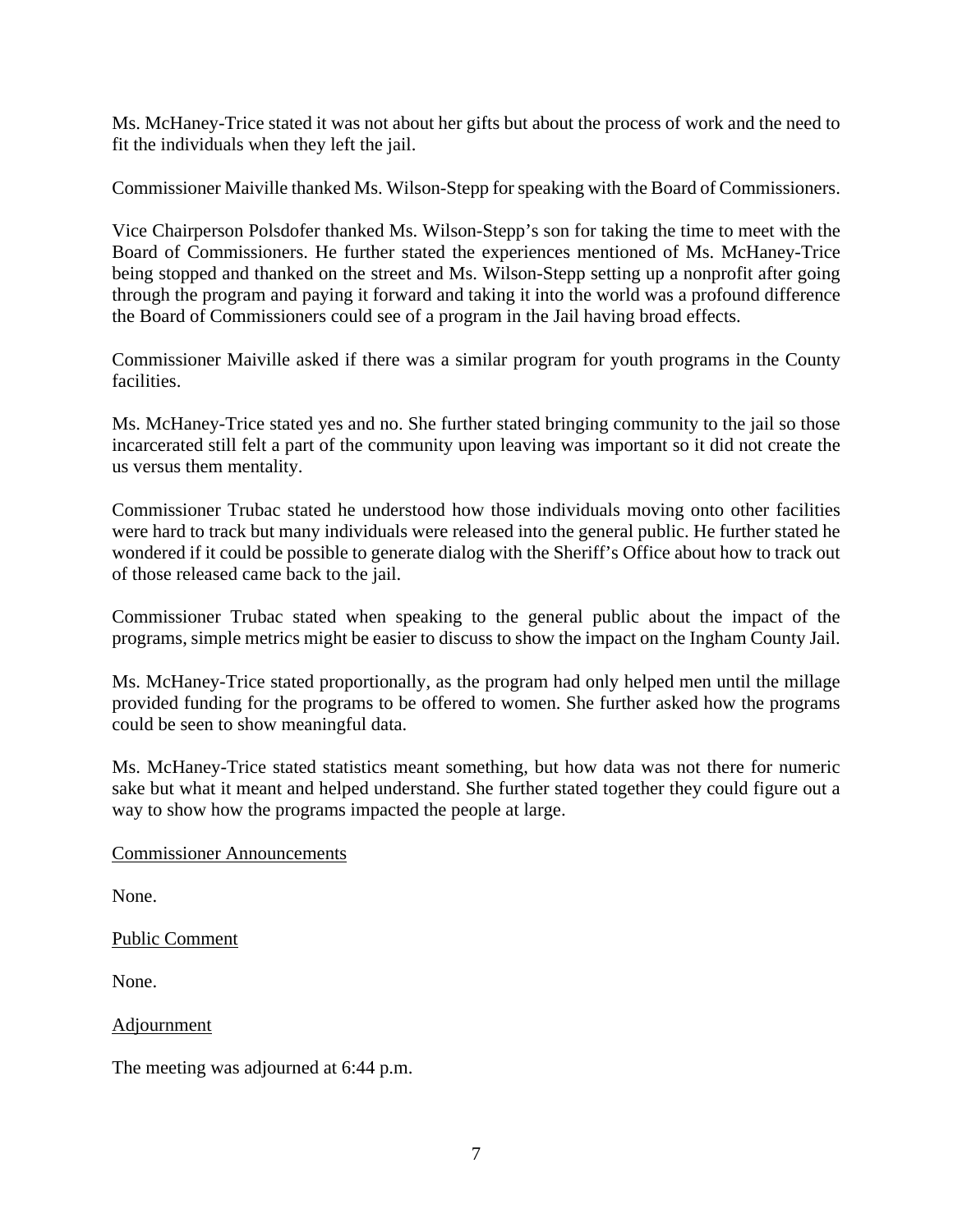## **MAY 12, 2022 LAW & COURTS AGENDA STAFF REVIEW SUMMARY**

# **RESOLUTION ACTION ITEMS:**

## **The Deputy Controller recommends approval of the following resolutions:**

## *2. Sheriff's Office – Resolution to Retire and Replace ICSO K9 Brix*

This resolution will authorize a contract with Mid-Michigan Police K9 not to exceed \$13,500 to purchase a new Canine dog and to train its handler. This K9 would replace K9 Brix, who is retiring due to age. The Ingham County Sheriff's Office would like to transfer the ownership of Canine Brix for \$1 to his handler Deputy Scott Macomber upon his retirement effective September 9, 2022. Funds for this purchase are included in the Sheriff's 2022 budget.

See memo for details.

*3. Homeland Security and Emergency Management – Resolution to Authorize an Equipment Purchase Agreement with Galls, LLC for Ballistic Vests and Associated Accessories* 

This resolution will authorize the purchase of new ballistic vests and associated accessories for the Ingham Regional Special Response Team Negotiators in the amount of \$9,735 from Galls, LLC utilizing funding from the FY2019 Homeland Security Grant Program. This grant was approved by Resolution #19-508. Up to eleven external carrier ballistic vests will be used by Crisis Negotiators assigned to the Ingham Regional Special Response Team, a multi-jurisdictional team comprised of officers from Ingham County Sheriffs' Office, Meridian Township Police Department, Michigan State University Police Department, and East Lansing Police Department.

See memo for details.

*4a. Circuit Court – Family Division* – *Resolution to Authorize a Line Item Transfer for Temporary Court Officer/Bailiff* 

This resolution will authorize a transfer of \$10,000 from the Child Care Fund Administration Contractual Services line item to the Child Care Fund Administration Salary and Wages – Temporary line item. The Juvenile Division has seen a significant increase in juveniles in-custody at the Ingham County Youth Center who need acute psychiatric inpatient care. Juvenile Division staff provides hospital coverage with a patchwork of employees and this has impacted operations and programming at the Youth Center. The Juvenile Division wishes to hire a Temporary Court Officer/Bailiff, preferably a retired law enforcement officer, to work intermittently when hospital coverage is needed. This line item transfer would allow for this, and surplus funds are available in the contractual services line item.

See memo for details.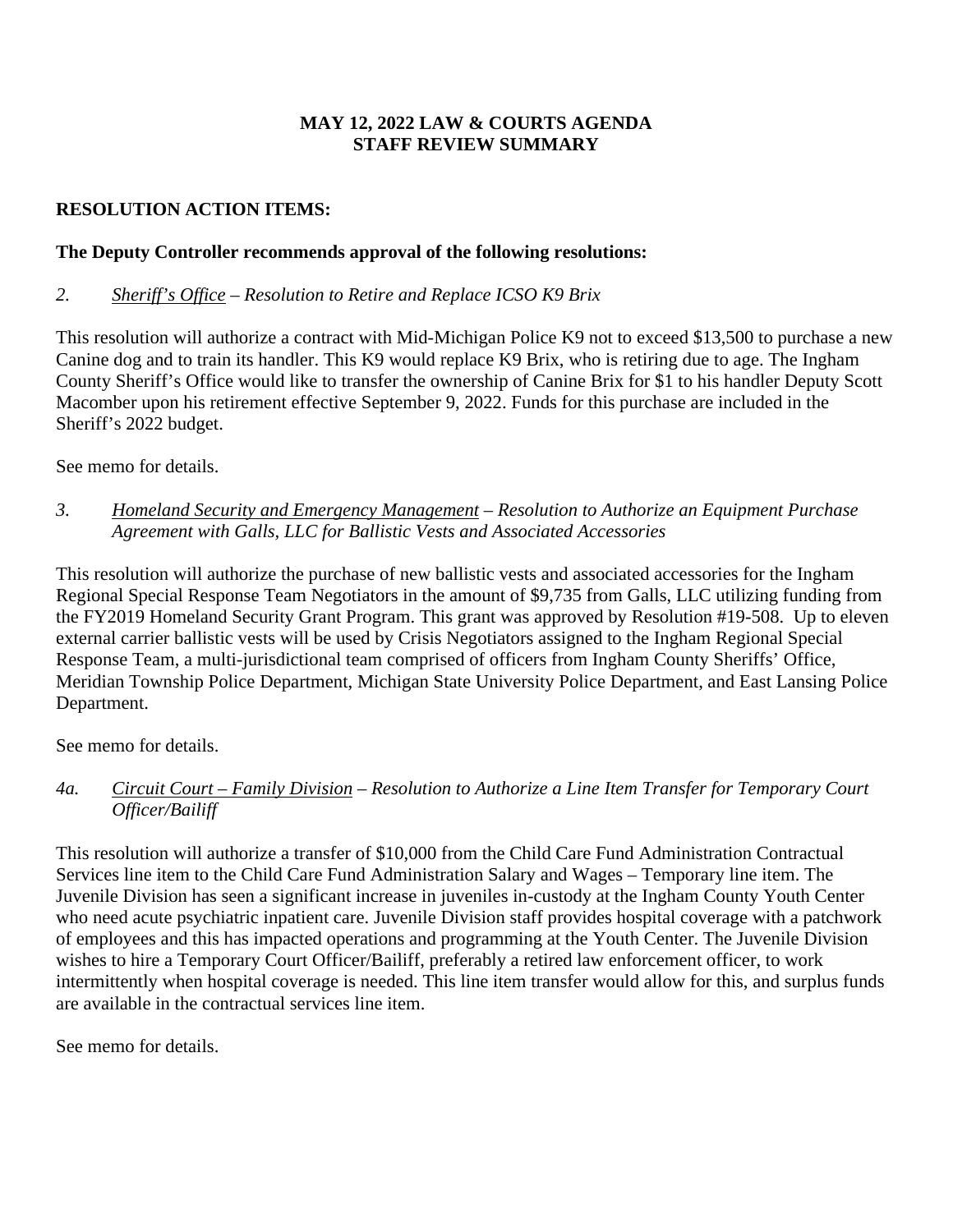## *4b. Circuit Court – Family Division* – *Resolution to Accept a Grant from the Michigan State Police to Purchase Live Scan Fingerprint Hardware and Software*

This resolution will authorize entering into a contract with ID Networks, Inc. in an amount not to exceed \$15,554, to provide and install a fingerprint system for the Ingham County  $30<sup>th</sup>$  Circuit Court – Juvenile Division. The Juvenile Division was awarded a reimbursement grant from the Michigan State Police for this purchase. The Live Scan fingerprint hardware and software will reduce costs associated with transporting juveniles to the arresting law enforcement agencies. ID Networks, Inc. is an active vendor on the MiDEAL Extended Purchasing Program for fingerprinting systems and support, so no competitive quotes are required by the County's Purchasing Policy.

See memo for details.

*5. Community Corrections – Resolution to Authorize Submission of a Grant Application and to Contract with the Michigan Department of Corrections for Ingham County/City of Lansing Community Corrections and Program Subcontracts for FY 2022-2023* 

This resolution will authorize the annual submission of a grant application and a contract with the Michigan Department of Corrections for FY 2022-2023. The application request will provide funding in the amount of \$326,460, covering partial administration costs and all PA511 treatment and service programs for adult felony probationers. Funding requests include CHOICES programming, Relapse Prevention and Recovery treatment groups for men and women, a part-time Pretrial Services Investigator and Electronic Monitoring services for indigent pretrial defendants, MRT Cognitive Change groups for men and women, Domestic Violence Intervention groups, and Opioid Specific Program services.

See memo for details.

*6. Controller's Office* – *Resolution Authorizing Amendments to 2022 Agreements for Juvenile Justice Community Agencies*

Resolution #21-507 approved 2022 agreements for Juvenile Justice Community Agencies, including agreements with Resolution Services Center of Central Michigan (RSCCM) for Restorative Justice (\$42,472.60) and Youth Diversion (\$24,472.60). Since that time, the Youth Diversion program is not having projected results, having received no referrals, and is unable to utilize current funding. However, the Restorative Justice Program has received a large increase in referrals from area schools and is in need of additional funding to meet current utilization rates.

This resolution will authorize an amendment to the agreement with RSCCM for its Restorative Justice Program to increase the amount of the agreement from \$42,472.60 to \$66,945.20. The additional funding will be transferred from the appropriation for Youth Diversion, and the Youth Diversion agreement will not be executed.

See memo for details.

# **PRESENTATION:**

*1. Public Defender's Office* – *Update from Chief Public Defender Russel Church*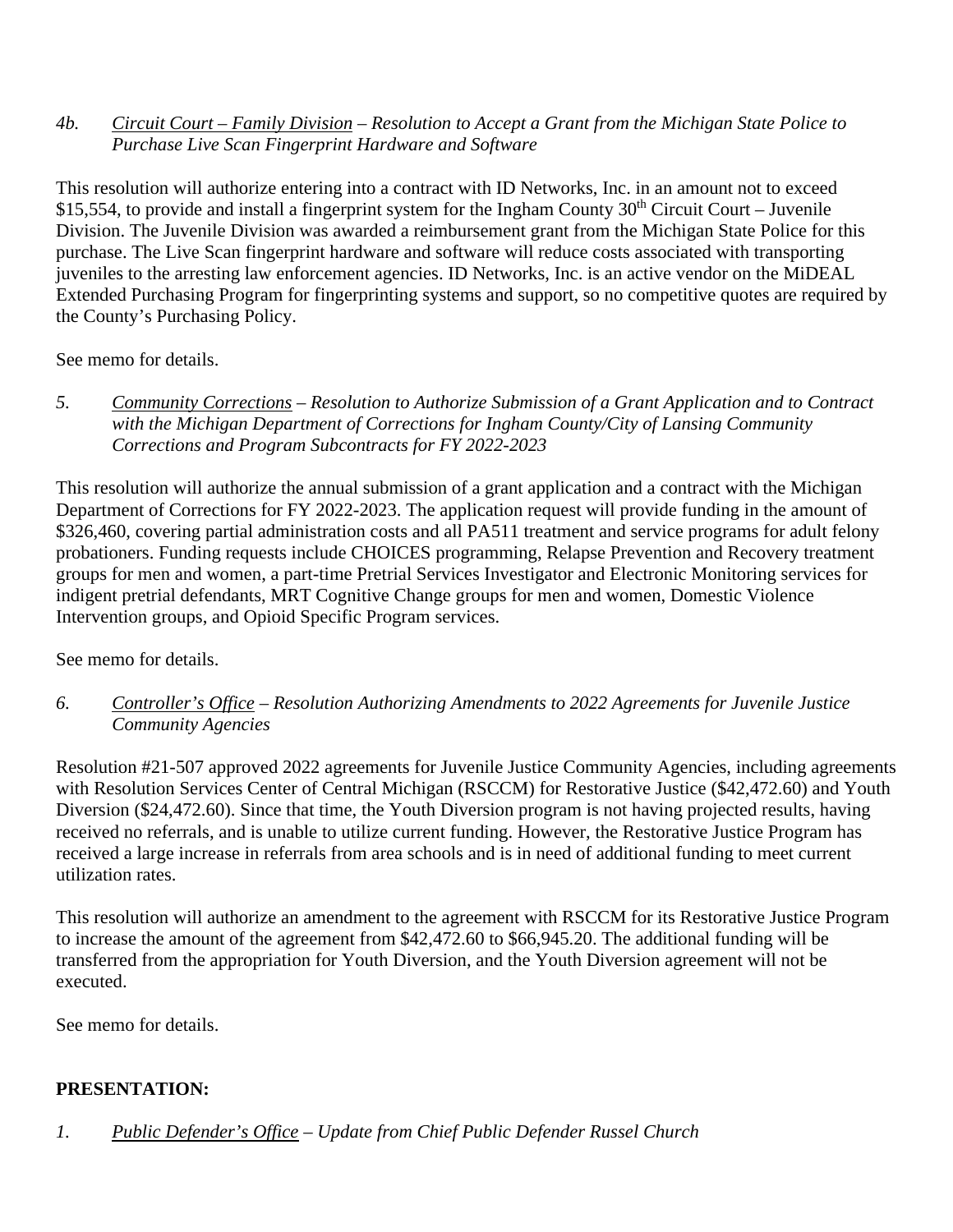<span id="page-10-0"></span>

| TO:          | Law & Courts and Finance Committees of the Ingham County Board of Commissioners |
|--------------|---------------------------------------------------------------------------------|
| <b>FROM:</b> | Sgt. Chad Doyle                                                                 |
| DATE:        | April 19, 2022                                                                  |
|              | <b>SUBJECT:</b> Request to retire and replace K9 Brix                           |
|              | For the meeting agendas of May 12 and May 18, respectively.                     |

## **BACKGROUND**

K9 Brix is approaching 10 years of age. Brix has served Ingham County since 2014 and is retiring due to age. The Ingham County Sheriff's Office (ICSO) would like to transfer the ownership of Canine Brix for \$1 to his handler Deputy Scott Macomber upon his retirement effective September 9, 2022.

ICSO would like the approval to enter into a contract to purchase and train a Narcotics/Patrol K9 with Mid-Michigan Police K9 to replace the retired K9.

## **ALTERNATIVES**

The alternative is to not replace this Canine. ICSO currently has 4 Canine Teams assigned to road patrol. The teams are a regional asset utilized by every police agency in the County. If we do not replace the retired Canine we would have less availability to respond to the average 200 plus calls for service the Canine team handles annually.

There are no viable options other than transferring ownership. Deputy Macomber has provided a caring home for Brix for the past 8 years, and he is too old to reassign. Due to the dog's police training it is important that he be turned over to his handler upon retirement.

## **FINANCIAL IMPACT**

The cost for the Canine and training is \$13,500. The training includes a 5-week handler course. The cost of this replacement was appropriated for in the ICSO 2022 budget.

## **STRATEGIC PLANNING IMPACT**

The strategic plan may be impacted if this is not approved by reducing its current ability to locate missing and/or wanted persons, as well its continued efforts to combat the opiate epidemic.

## **OTHER CONSIDERATIONS**

Our narcotics trained Canines are a frontline tool in fighting the opiate epidemic in the public and in our jail facility. The Sheriff's Office has a responsibility to use every tool at its disposal to maintain safety and security in the confines of our jail by conducting random Canine searches

## **RECOMMENDATION**

Based on the information presented, I respectfully recommend approval of the attached resolution to retire K9 Brix and to enter into a contract with Mid-Michigan Police K9 to purchase and train a new Canine for the ICSO Canine team.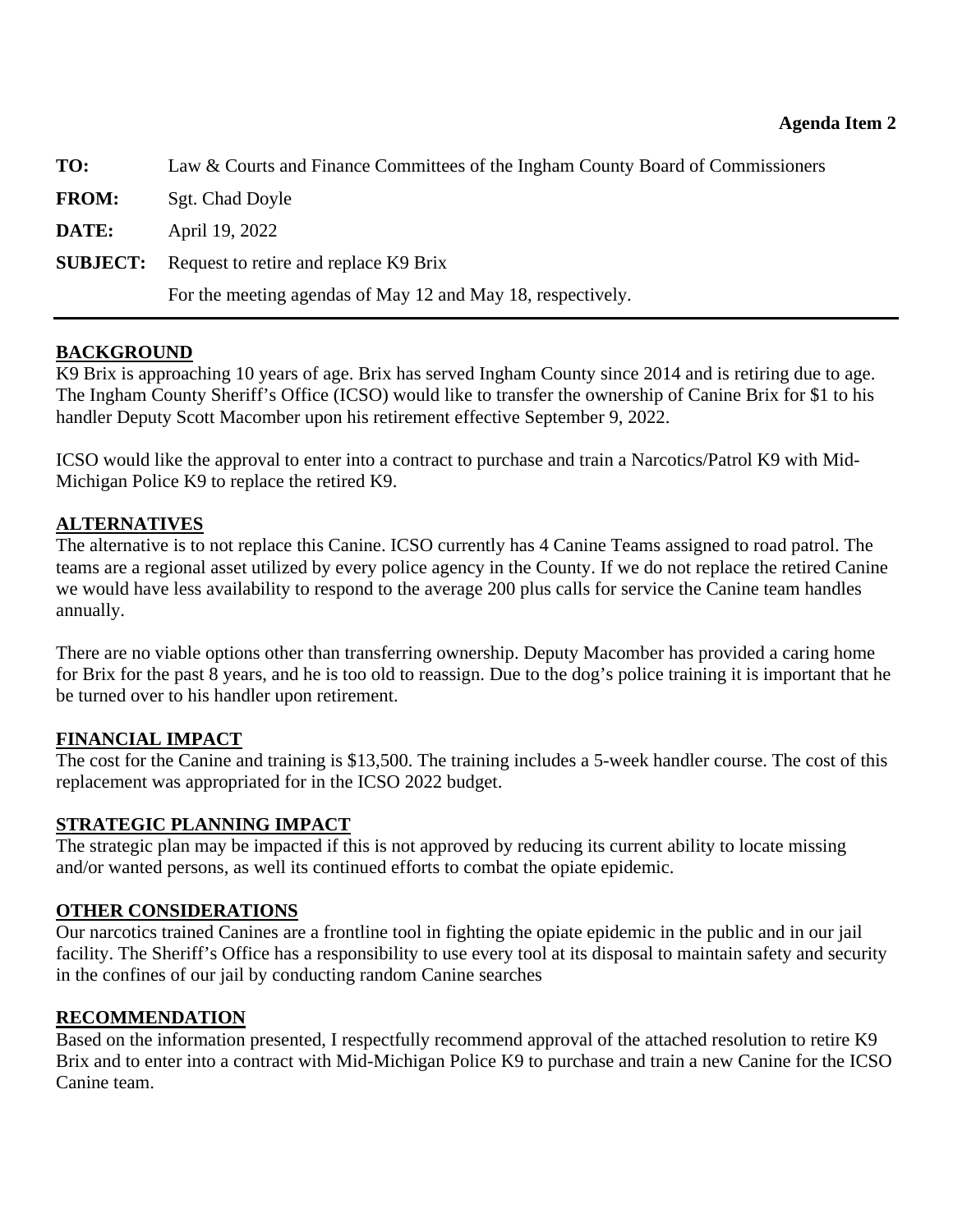## **Agenda Item 2**

Introduced by the Law & Courts and Finance Committees of the:

## INGHAM COUNTY BOARD OF COMMISSIONERS

## **RESOLUTION TO RETIRE AND REPLACE K9 BRIX**

WHEREAS, the Ingham County Sheriff's Office has had, during Sheriff Scott Wriggelsworth's tenure as the Sheriff, a Canine Team; and

WHEREAS, Canine Brix was a member of the Ingham County Sheriff's Office with his handler Deputy Scott Macomber for the past 8 years where his duties entailed narcotics detection and patrol work; and

WHEREAS, the Canine Team has consisted of 4 canines assigned to road patrol that serve as a regional and Ingham County Jail asset; and

WHEREAS, Deputy Macomber and Canine Brix assisted every agency within Ingham County; and

WHEREAS, Canine Brix will be officially retired from the Ingham County Sheriff's Office on September 9, 2022 due to age; and

WHEREAS, the Sheriff's Office would like to transfer ownership of Canine Brix to Deputy Macomber for \$1 to ensure he has an enjoyable retirement; and

WHEREAS, Ingham County gives up all ownership rights and any liabilities and responsibilities that pertain to Canine Brix effective September 9th, 2022; and

WHEREAS, the Sheriff's Office would like to purchase and train a new K9 through Mid-Michigan Police K9; and

WHEREAS, the new Canine team would be trained to detect narcotics including opiates for detection in our jail, schools, and the public; and

WHEREAS, the Canine team would also be trained in obedience, article search, area search, and tracking for suspects and missing persons including children and adults.

THEREFORE BE IT RESOLVED, that the Ingham County Board of Commissioners approves the transfer of ownership of Canine Brix to Deputy Macomber for \$1 effective September 9<sup>th</sup>, 2022.

BE IT FURTHER RESOLVED, that the Ingham County Board of Commissioners authorizes the Ingham County Sheriff's Office to enter into a contract with Mid-Michigan Police K9 not to exceed \$13,500 to purchase a new Canine dog and to train its handler.

BE IT FURTHER RESOLVED, that the Ingham County Board of Commissioners directs the Controller/Administrator to make the necessary budget adjustments in the Ingham County Sheriff's Office budget.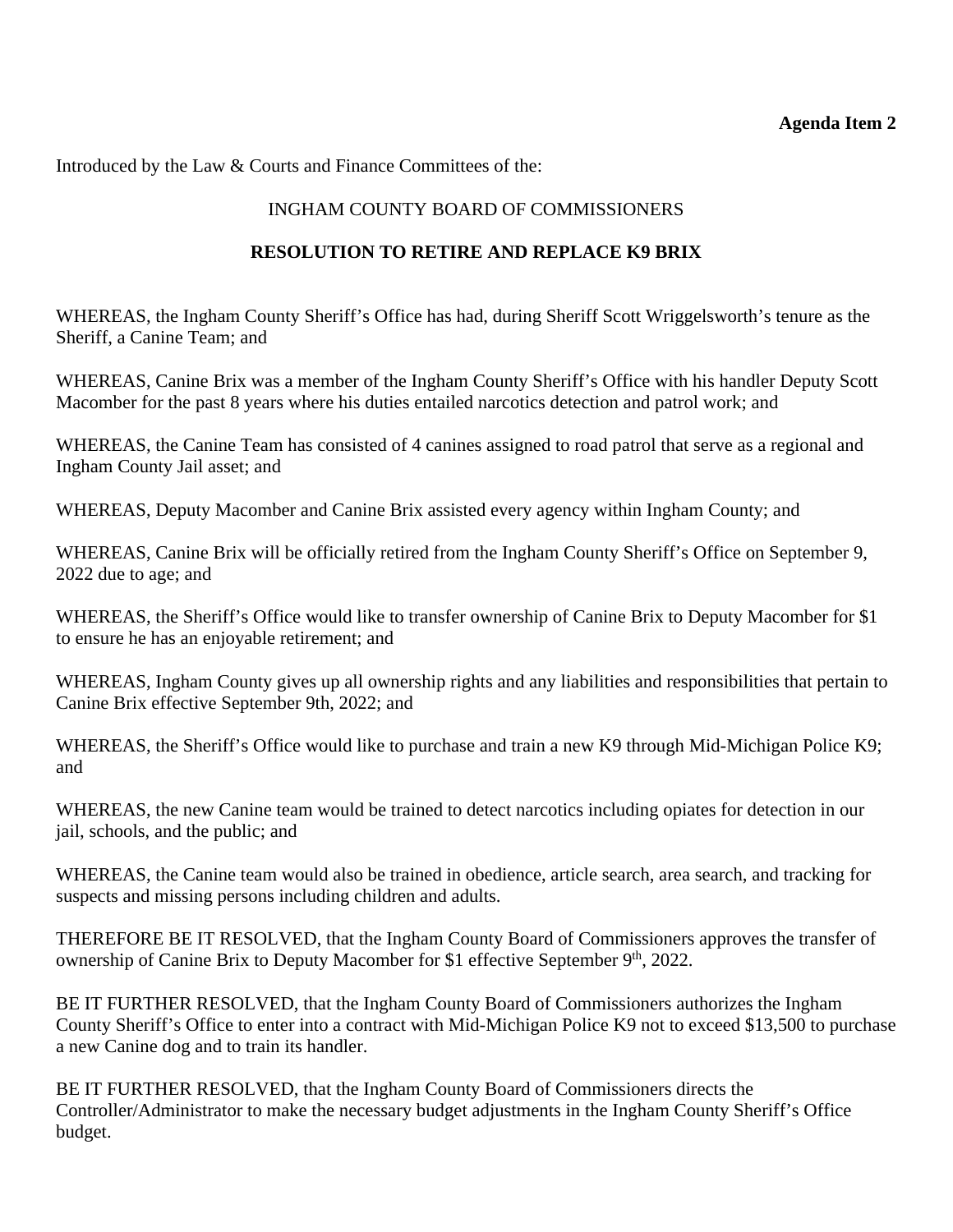BE IT FURTHER RESOLVED, that the Ingham County Board of Commissioners authorizes the Board Chair to sign any necessary contract documents that are consistent with the resolution and approved as to form by the County Attorney.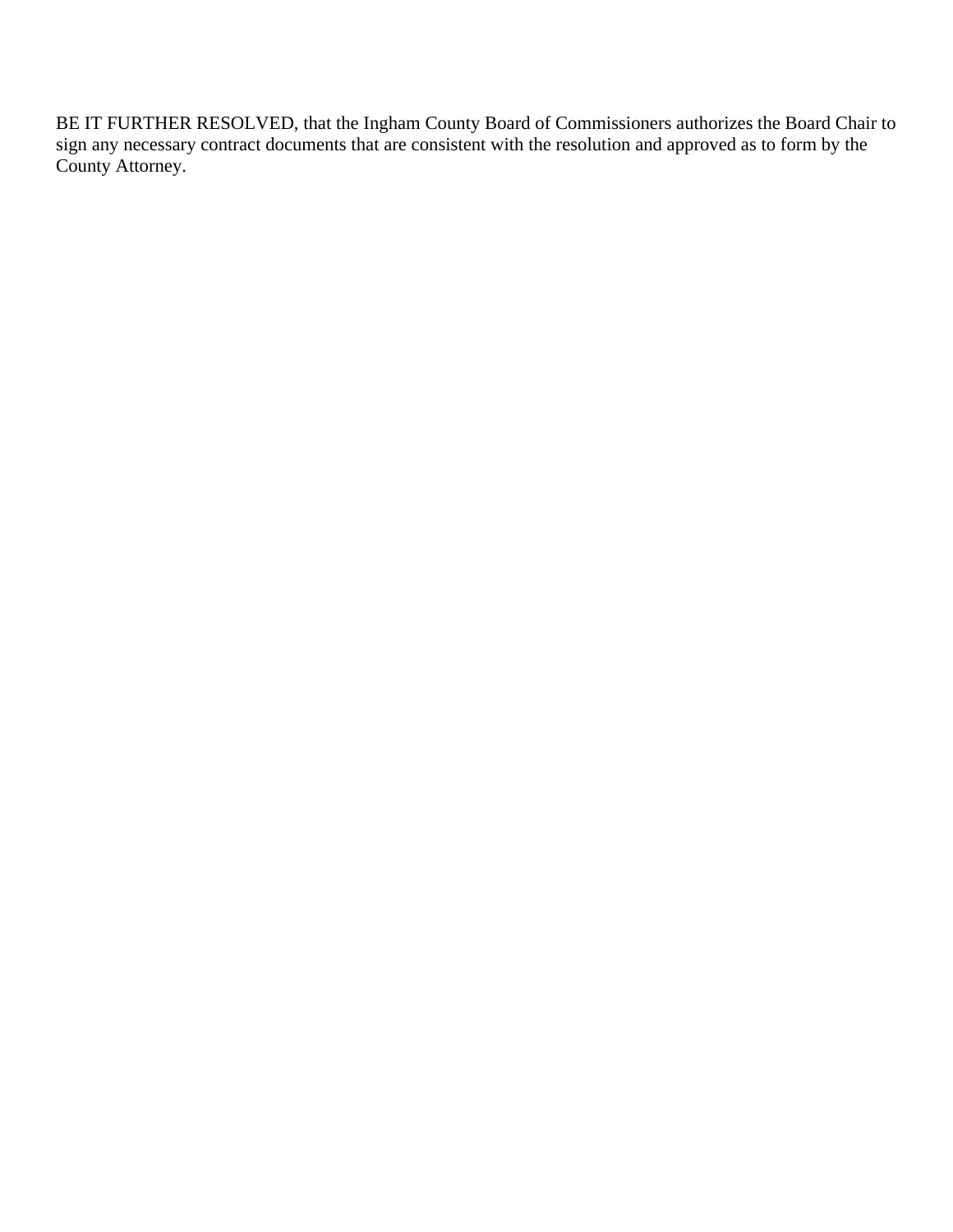<span id="page-13-0"></span>

| TO:             | Board of Commissioners: Law & Courts Committee and Finance Committee                                                        |
|-----------------|-----------------------------------------------------------------------------------------------------------------------------|
| <b>FROM:</b>    | Sergeant Bob Boerkoel, Office of Homeland Security & Emergency Management                                                   |
| DATE:           | May 3, 2022                                                                                                                 |
| <b>SUBJECT:</b> | Resolution to authorize an Equipment Purchase Agreement with Galls, LLC. for ballistic vests and<br>associated accessories. |
|                 | For the meeting agendas of <i>May 12</i> , 2022 and <i>May 18</i> , 2022                                                    |

# **BACKGROUND**

This Resolution is for the approval to utilize FY2019 Homeland Security Grant Program (HSGP) Funding to purchase external carrier ballistics vests for Crisis Negotiators on the Ingham Regional Special Response Team (IRSRT). Specifically, grant funding will be used to purchase up to eleven Guardian 3 external carrier ballistics vests to be issued to Crisis Negotiators assigned to the IRSRT, a multi-jurisdictional team comprised of officers from Ingham County Sheriffs' Office, Meridian Township Police Department, Michigan State University Police Department, and East Lansing Police Department. Currently, assigned Crisis Negotiators are not issued ballistic vests beyond vests oriented towards patrol uniforms, which are not readily accessible when responding to calls off-duty. Issuing external carrier vests will not only serve to protect their life safety, but also allow for quicker off-duty response time during critical incidents.

## **ALTERNATIVES**

Various ballistic vest options were considered for their functionality and features. The Guardian 3 Carrier Vest by Point Blank Enterprises was selected for its features and availability. Galls, LLC is a sales vendor of Point Blank Enterprises.

# **FINANCIAL IMPACT**

The Michigan State Police Emergency Management and Homeland Security Division has approved the funding proposal. The vests will be purchased with FY19 HSGP grant monies previously accepted by the Board of Commissioners (Resolution #19-508). Furthermore, the purchase of this equipment provides an effective means to mitigate liabilities for potential hazards faced by negotiators responding to emergent situations.

## **STRATEGIC PLANNING IMPACT**

This project fits with the Ingham County Goals of: (A) Service to Residents - provide easy access to quality, cost effective services that promote well-being and quality of life for the residents of Ingham County as equipment purchased enables a more effective and efficient Negotiator response during critical life safety calls for service while mitigating the need for alternative levels of force or control and ensuring a safer community for our residents; (C) Finance – Maintain and enhance County fiscal health to ensure delivery of services as it utilizes available grant monies awarded to Ingham County Emergency Management.

## **OTHER CONSIDERATIONS**

None

## **RECOMMENDATION**

Based on the information presented, I respectfully recommend approval of the attached resolution to allow the Ingham County Sheriff's Office to enter into a purchase agreement for ballistic vests and associated accessories with Galls, Inc.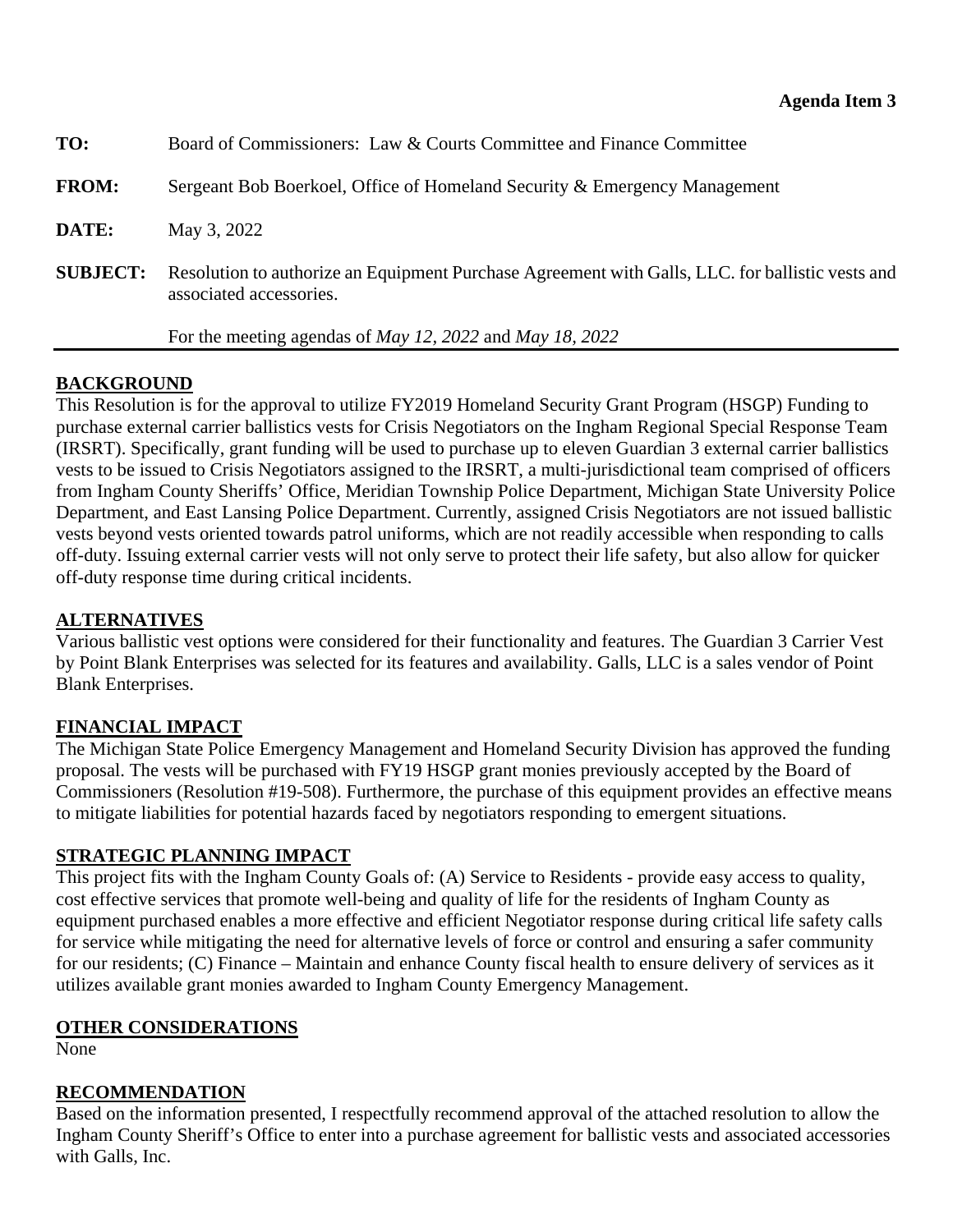Introduced by the Law & Courts and Finance Committees of the:

## INGHAM COUNTY BOARD OF COMMISSIONERS

## **RESOLUTION TO AUTHORIZE AN EQUIPMENT PURCHASE AGREEMENT WITH GALLS, LLC FOR BALLISTIC VESTS AND ASSOCIATED ACCESSORIES**

WHEREAS, the Ingham County Office of Homeland Security & Emergency Management has applied for and has been approved to receive pass through grant funds from the FY2019 Homeland Security Grant Program (HSGP); and

WHEREAS, the purpose of these grant funds is to purchase equipment and to provide training in the Homeland Security & Emergency Management field; and

WHEREAS, the Ingham Regional Special Response Team (IRSRT) Negotiators are not currently issued tactical ballistic vests for responding during callouts; and

WHEREAS, HSGP grant funding is available to purchase ballistic vests and associated accessories for Crisis Negotiators on the Ingham Regional Special Response Team; and

WHEREAS, Galls, LLC. is a vendor of the Point Blank Enterprises, the manufacturer of the selected ballistic vest; and

WHEREAS, the total expenditure for this proposal is \$9,735; and

WHEREAS, the Michigan State Police Emergency Management and Homeland Security Division has approved the funding proposal.

THEREFORE BE IT RESOLVED, that the Ingham County Board of Commissioners authorizes the purchase of new ballistic vests and associated accessories for the Ingham Regional Special Response Team Negotiators in the amount of \$9,735.00 from Galls, LLC utilizing funding from the FY2019 Homeland Security Grant Program Funding.

BE IT FURTHER RESOLVED, that the Controller/Administrator is authorized to make any necessary budget adjustments consistent with this resolution.

BE IT FURTHER RESOLVED, that the Chairperson of the Board of Commissioners is hereby authorized to sign any necessary contract documents or purchase documents on behalf of the County after approval as to form by the County Attorney.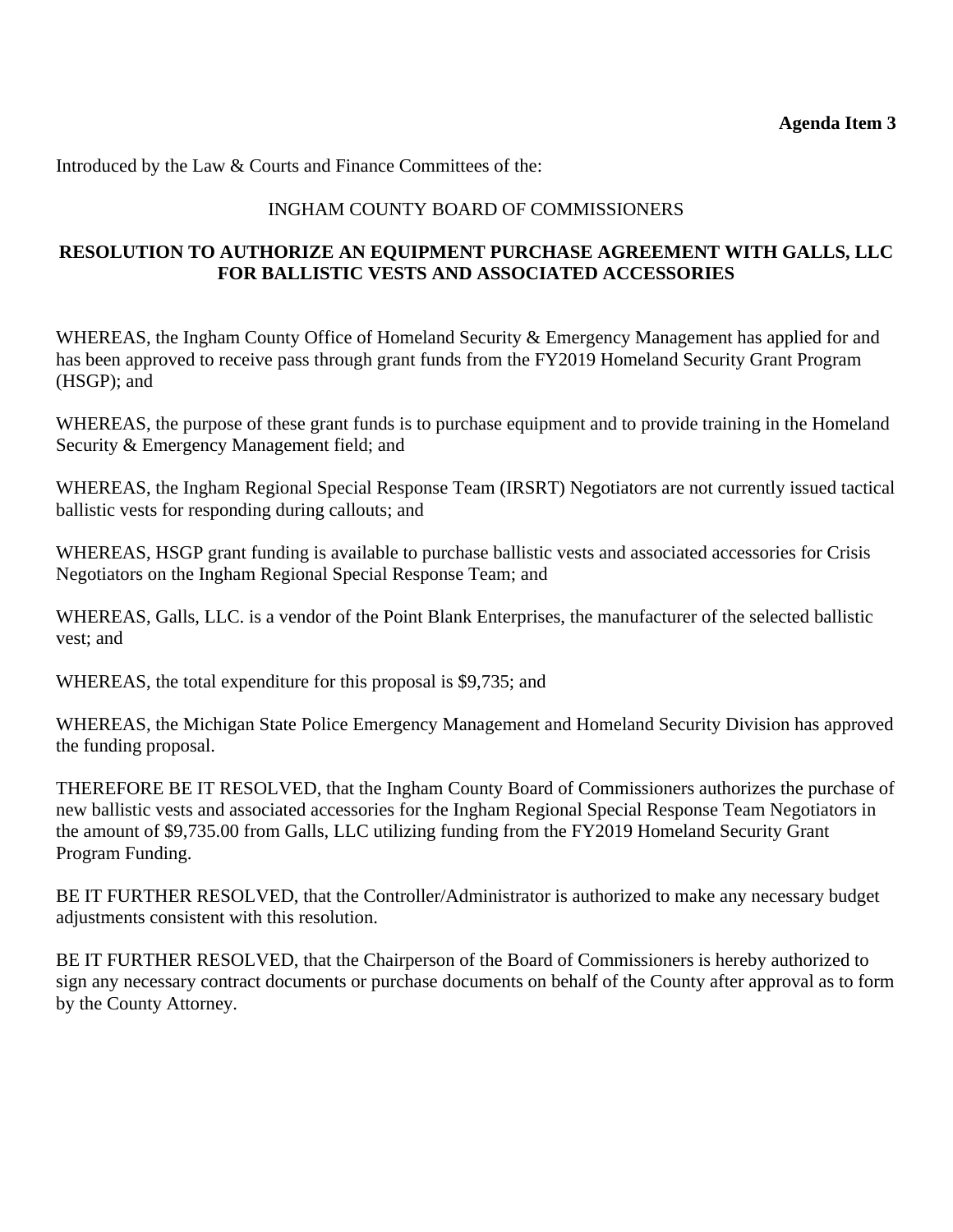<span id="page-15-0"></span>

| TO:          | Law & Courts and Finance Committees                                                                                                                                      |
|--------------|--------------------------------------------------------------------------------------------------------------------------------------------------------------------------|
| <b>FROM:</b> | Scott LeRoy, Deputy Court Administrator                                                                                                                                  |
| DATE:        | May 3, 2022                                                                                                                                                              |
|              | <b>SUBJECT:</b> Line Item Transfer for Temporary Court Officer/Bailiff<br>For the meeting agendas of Law & Courts Committee May 12 and Finance Committee May 18,<br>2022 |

## **BACKGROUND**

The Juvenile Division has seen a significant increase in juveniles in-custody at the Ingham County Youth Center who need acute psychiatric inpatient care. The need, coupled with a shortage of psychiatric placements for justice involved youth, has led to long waits in the Emergency Departments at either Sparrow Hospital or McLaren Greater Lansing while Community Mental Health is searching for a psychiatric inpatient bed. Due to rules regulating Court Operated Juvenile Detention Facilities, juveniles must be supervised around the clock while in custody. In recent months, there were as many as three youth in the Emergency Department which required 24-hour supervision. It is common to wait up to 2 weeks for a psychiatric inpatient bed to become available.

When this situation arises, the Juvenile Division staffs hospital coverage with a patchwork of employees ranging from the Court Officer/Bailiff, Juvenile Development and Detention Specialist, Youth Center Supervisors, Managers, Senior Juvenile Court Officers and Juvenile Court Officers. Not having additional resources to draw from, Juvenile Division operations and programming, including safety and security at the Youth Center, have been greatly impacted.

The Juvenile Division wishes to hire a Temporary Court Officer/Bailiff, preferably a retired law enforcement officer, to work intermittently when hospital coverage is needed. This would improve Juvenile Division operations and save money on overtime paid to employees for working extra shifts. The Juvenile Division currently has a Temporary Court Officer/Bailiff position available but would need to complete a line-item transfer to fund the position.

There is currently an expected surplus in the Juvenile Division's Child Care Fund Administration, Contractual Services (10114006-818000) line item. The Juvenile Division wishes to transfer \$10,000 from this line item to Child Care Fund Administration, Salary and Wages – Temporary, in order to cover the cost to hire a Temporary Court Officer/Bailiff

## **ALTERNATIVES**

Continue to have current Juvenile Division staff provide hospital coverage in addition to case management and Youth Center programming.

## **FINANCIAL IMPACT**

Hiring a temporary Court Officer/Bailiff would reduce costs associated with paying individuals overtime. Furthermore, the Juvenile Division is not requesting additional funds for this position.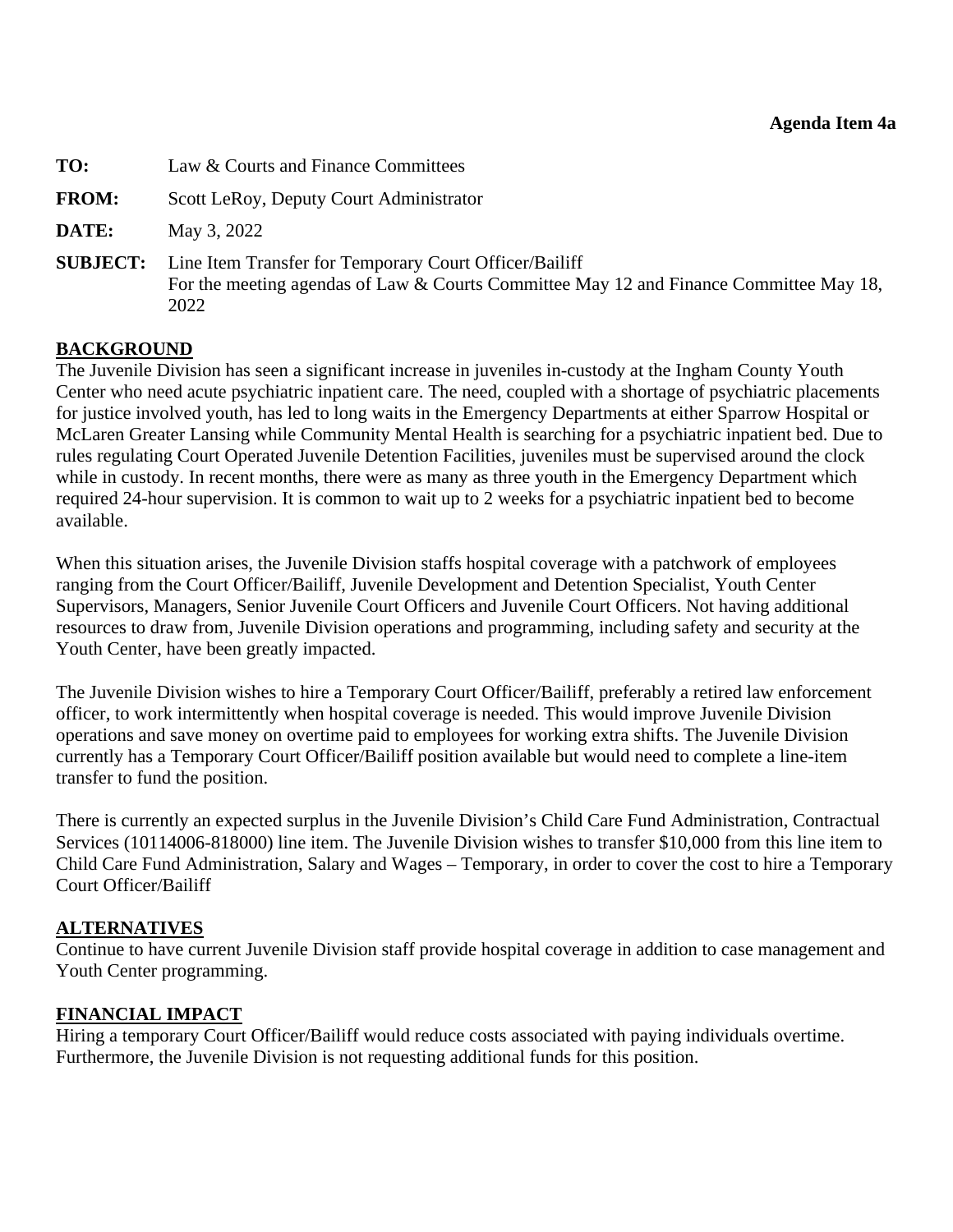# **STRATEGIC PLANNING IMPACT**

Completing a line item transfer in order to hire a Temporary Court Officer/Bailiff would support the County's Overarching Long-Term Objectives of assuring fair and efficient judicial processing and providing appropriate evidence-based treatment and sanctions for at-risk youth and juveniles.

### **OTHER CONSIDERATIONS**

None

## **RECOMMENDATION**

Based on the information presented, I respectfully recommend approval of the attached resolution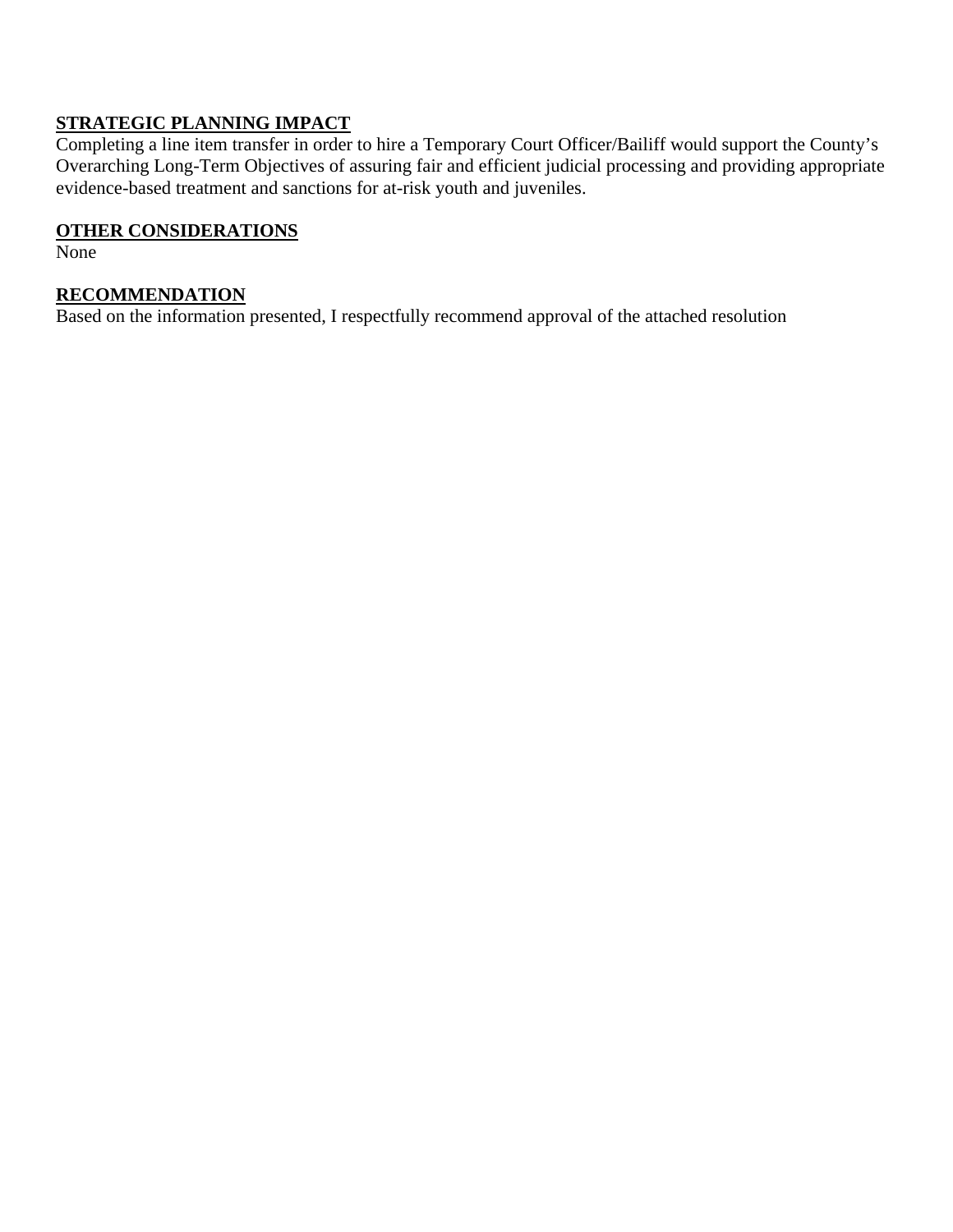Introduced by the Law & Courts and Finance Committees of the:

## INGHAM COUNTY BOARD OF COMMISSIONERS

## **RESOLUTION TO AUTHORIZE A LINE ITEM TRANSFER FOR TEMPORARY COURT OFFICER/BAILIFF**

WHEREAS, the Juvenile Division has seen a significant increase in juveniles in custody at the Ingham County Youth Center who need acute psychiatric inpatient care; and

WHEREAS, the Juvenile Division staffs hospital coverage with a patchwork of employees ranging from the Court Officer/Bailiff, Juvenile Development and Detention Specialists, Youth Center Supervisors, Managers, Senior Juvenile Court Officers, and Juvenile Court Officers; and

WHEREAS, the Juvenile Division wishes to hire a Temporary Court Officer/Bailiff, preferably a retired law enforcement officer, to work intermittently when hospital coverage is needed; and

WHEREAS, the Juvenile Division wishes to transfer \$10,000 from the Child Care Fund Administration Contractual Services line item, 10114006-818000, to the Child Care Fund Administration Salary and Wages – Temporary line item, 10114006-705000 for this purpose.

THEREFORE BE IT RESOLVED, that the Controller's Office is authorized to transfer \$10,000 from the Child Care Fund Administration Contractual Services line item, 10114006-818000 to the Child Care Fund Administration Salary and Wages – Temporary line item 10114006-705000.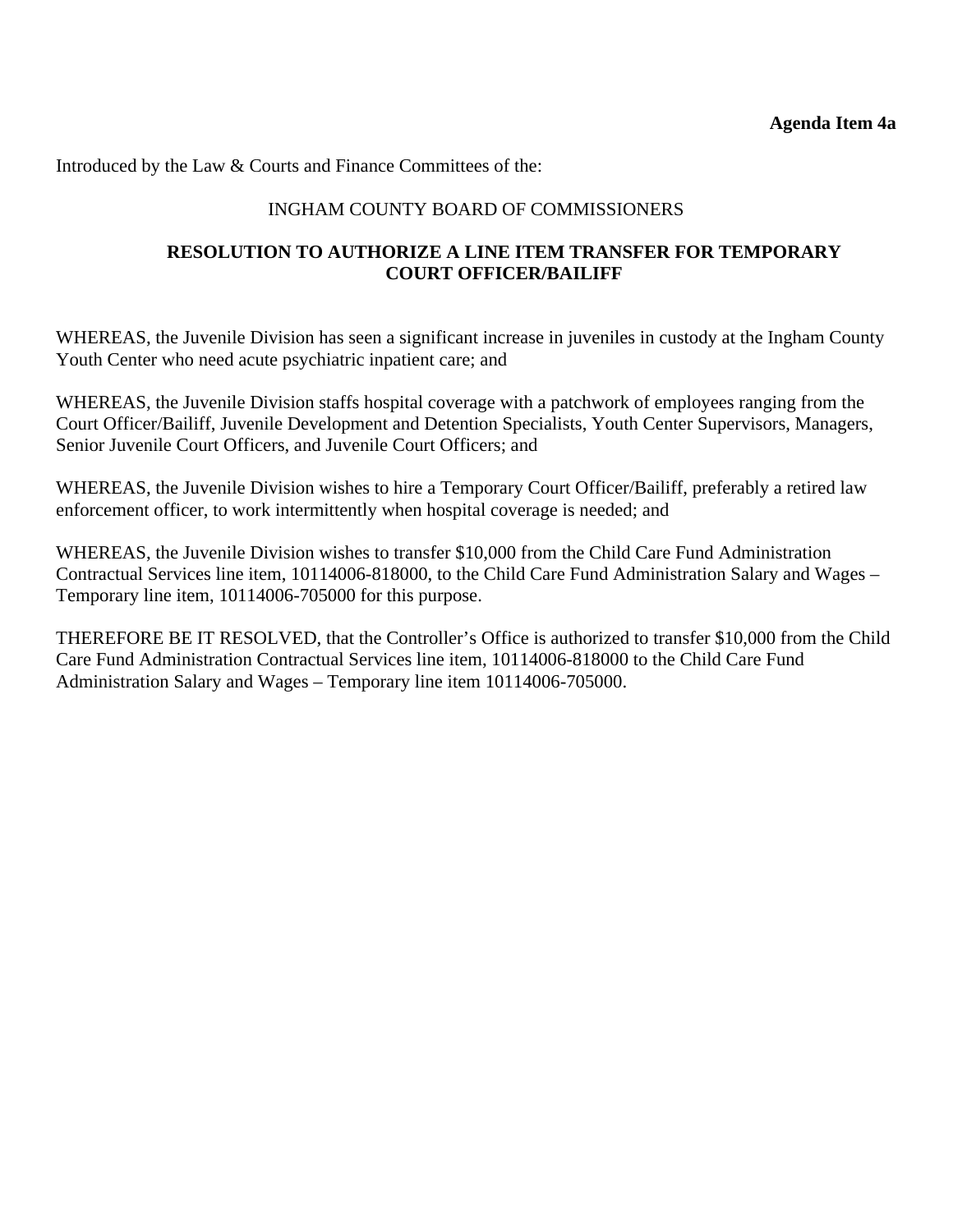<span id="page-18-0"></span>

| TO:             | Law and Courts and Finance Committees                                                                                                     |
|-----------------|-------------------------------------------------------------------------------------------------------------------------------------------|
| <b>FROM:</b>    | Scott LeRoy, Deputy Court Administrator                                                                                                   |
| DATE:           | May 3, 2022                                                                                                                               |
| <b>SUBJECT:</b> | Michigan State Police Live Scan Grant<br>For the meeting agendas of Law and Courts Committee May 12 and Finance Committee May 18,<br>2022 |

## **BACKGROUND**

Biometric data is defined as personal data generated from measurable human biological and behavioral characteristics, which can be used for identification. For purposes of this memo and resolution, biometric data refers to fingerprints and palm prints.

MCL 28.243 requires arresting law enforcement agencies to collect a person's biometric data and forward to the Michigan State Police within 72 hours after an arrest for any felony, any 93-day plus misdemeanor or any 93 day plus local ordinance misdemeanor.

MCL 712A.11(5) requires the court, after a petition is authorized, to examine the court file to determine if a juvenile has had his or her biometric data collected as required under MCL 28.243. If biometric data has not been collected, the court must do either of the following:

- 1. Order the juvenile to submit himself or herself to the police agency that arrested or obtained the warrant for the arrest of the juvenile so the juvenile's biometric data can be collected.
- 2. Order the juvenile committed to the custody of the sheriff for the collection of the juvenile's biometric data.

MCL 712A.18(10) states the court shall not enter an order of disposition for a juvenile offense as defined in section MCL 28.241, or a judgment of sentence for a conviction until the court has examined the court file and has determined that the juvenile's biometric data have been collected and forwarded as required by MCL 28.243, and the juvenile's fingerprints have been taken and forwarded as required by the sex offenders registration act.

Juveniles are not typically arrested at the time of the offense and consequently are not fingerprinted by the law enforcement agency. In cases where the juvenile was not arrested, pursuant to the above noted statutes, the court must enter an order requiring the juvenile to return to the law enforcement agency to have their fingerprints taken. If fingerprints are not taken, the Judge or Referee is unable to go to disposition (sentencing) on a juvenile case. Due to transportation barriers, most times, the Juvenile Court Officer transports the juvenile back to the arresting law enforcement agency to execute the fingerprint order. This has led to the Juvenile Division staff driving as far as Clare County to have fingerprints taken.

If the Juvenile Division obtained a Live Scan machine, juveniles could be fingerprinted after pre-trial as they would already be at the Grady Porter Building/Veterans Memorial Courthouse. This would reduce the need for the family to travel back to the law enforcement agency, increasing accessibility and compliance with court orders, and cut down on travel cost for mileage reimbursement when Juvenile Court Officers have to transport a juvenile. Additionally, the Juvenile Division having the Live Scan device would save law enforcement's time in having to fingerprint juveniles, new hires and interns within the police department.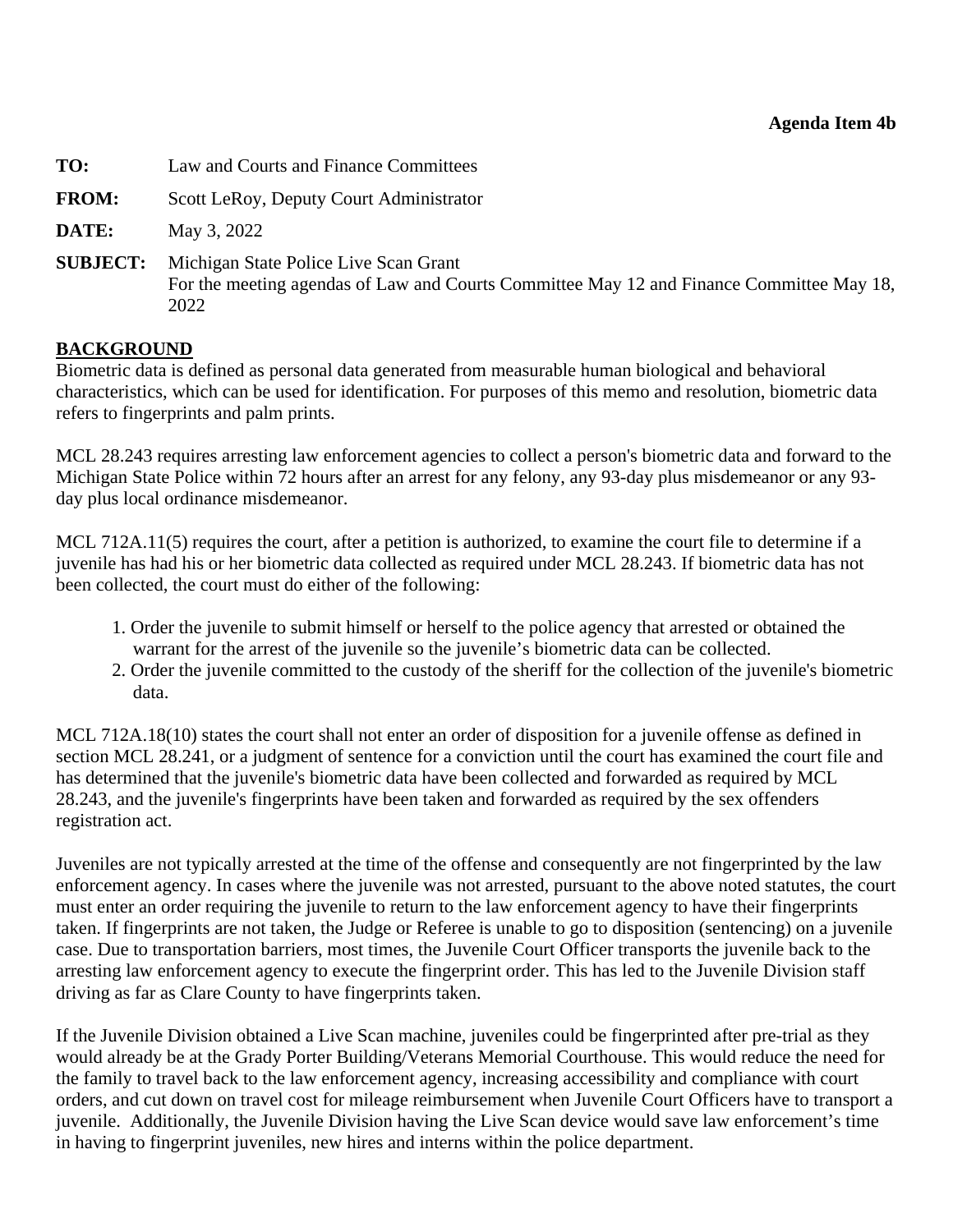The Juvenile Division was awarded a grant in the amount of \$15,545 from the Michigan State Police for the purchase of Live Scan fingerprint hardware and software, to include a palm-capable fingerprint scanner, PC/laptop, and mugshot camera. The grant would cover all costs to have a Live Scan machine, with the exception of an annual maintenance contract should we choose to go in that direction. This is a reimbursement grant where the Juvenile Division would be required to purchase the hardware and software first and provide a paid receipt before being reimbursed.

## **ALTERNATIVES**

Continue to transport juveniles back to the arresting law enforcement agency to have fingerprints taken.

## **FINANCIAL IMPACT**

Accepting the grant will cost the County no additional funds. The grant will generate \$15,545 in reimbursement for the purchase of Live Scan fingerprint hardware and software, to include a palm-capable fingerprint scanner, PC/laptop, and mugshot camera. There are costs associated with an annual maintenance contract should the court choose that option.

## **STRATEGIC PLANNING IMPACT**

The Juvenile Division having a Live Scan would assist with the Overarching Long-term Objectives of the County by supporting public safety and assuring fair and efficient judicial processing.

## **OTHER CONSIDERATIONS**

None

## **RECOMMENDATION**

Accept the Michigan State Police Live Scan grant and consider a maintenance contract in the 2023 budget.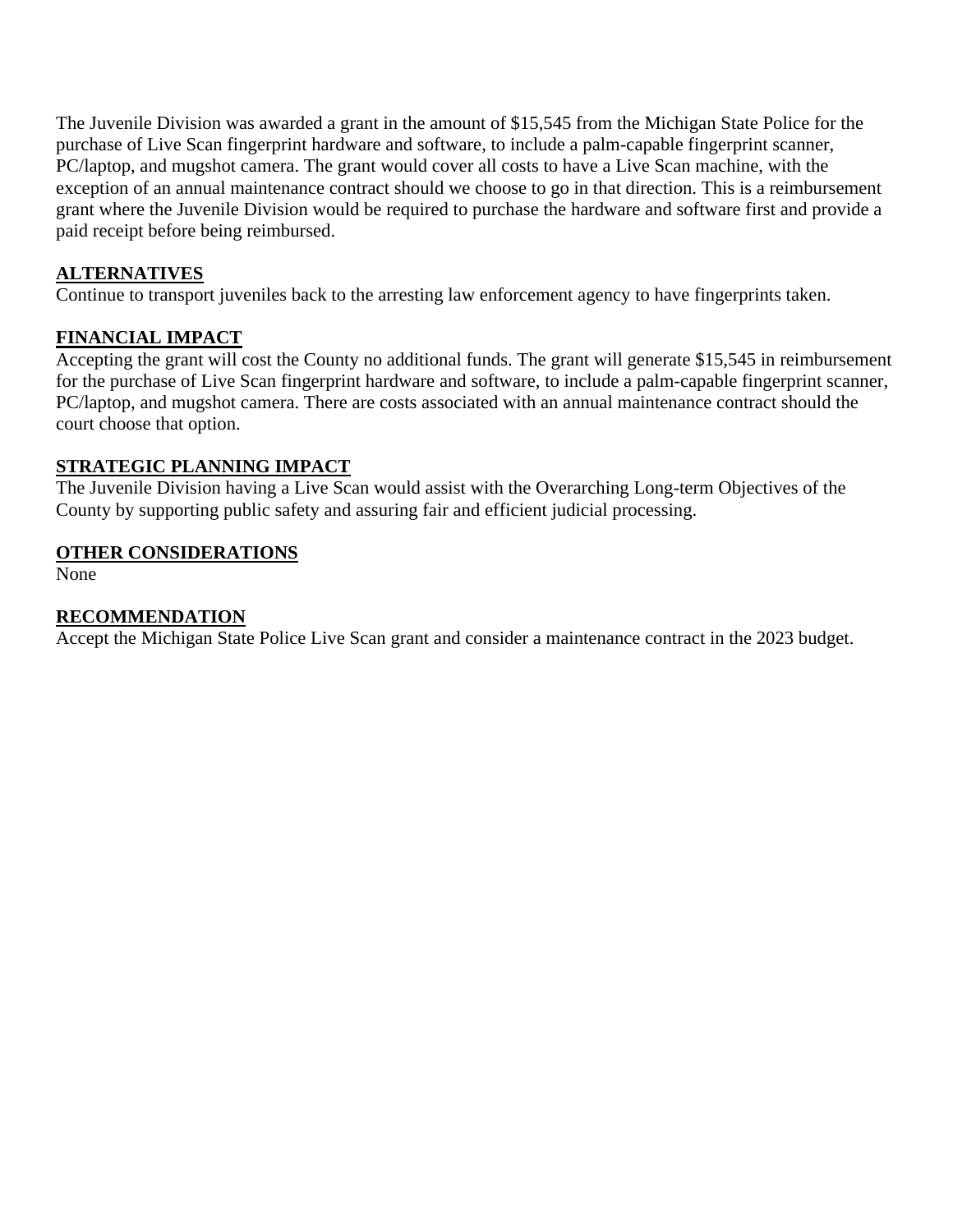Introduced by the Law & Courts and Finance Committees of the:

## INGHAM COUNTY BOARD OF COMMISSIONERS

## **RESOLUTION TO ACCEPT A GRANT FROM THE MICHIGAN STATE POLICE TO PURCHASE LIVE SCAN FINGERPRINT HARDWARE AND SOFTWARE**

WHEREAS, the Juvenile Division was awarded a reimbursement grant in the amount of \$15,545 from the Michigan State Police for the purchase of Live Scan fingerprint hardware and software, to include a palmcapable fingerprint scanner, PC/laptop, and mugshot camera; and

WHEREAS, the Live Scan fingerprint hardware and software would improve the fair and efficient judicial processing of juveniles; and

WHEREAS, the Live Scan fingerprint hardware and software would reduce costs associated with transporting juveniles to the arresting law enforcement agencies; and

WHEREAS, the Purchasing Department verified that ID Networks, Inc. is an active vendor on the MiDEAL Extended Purchasing Program for fingerprinting systems and support, Contract No. 071B6600022, expiring on January 26, 2026; and

WHEREAS, Purchasing Policy does not require obtaining competitive quotes when piggybacking on a cooperative purchasing agreement, such as MiDEAL, which selects and awards its vendors through an open and competitive process; and

WHEREAS, Ingham County is an active member of the MiDEAL Extended Purchasing Program.

THEREFORE BE IT RESOLVED, that the Ingham County Board of Commissioners hereby authorizes accepting a grant award from the Michigan State Police for the sum of \$15,545.

BE IT FURTHER RESOLVED, that the Ingham County Board of Commissioners do hereby authorize entering into a contract with ID Networks, Inc. in an amount not to exceed \$15,554, for providing and installing a fingerprint system for the Ingham County  $30<sup>th</sup>$  Circuit Court – Juvenile Division.

BE IT FURTHER RESOLVED, that the Controller/Administrator is directed to make the necessary adjustments to the 2022 Circuit Court Juvenile Division budget.

BE IT FURTHER RESOLVED, that the Juvenile Division is authorized to pay invoices submitted to the Court as a result of the additional grant funding.

BE IT FURTHER RESOLVED, that the Chairperson of the Board of Commissioners is hereby authorized to sign any necessary documents related to the Michigan State Police Live Scan Grant on behalf of the County after approval as to form by the County Attorney.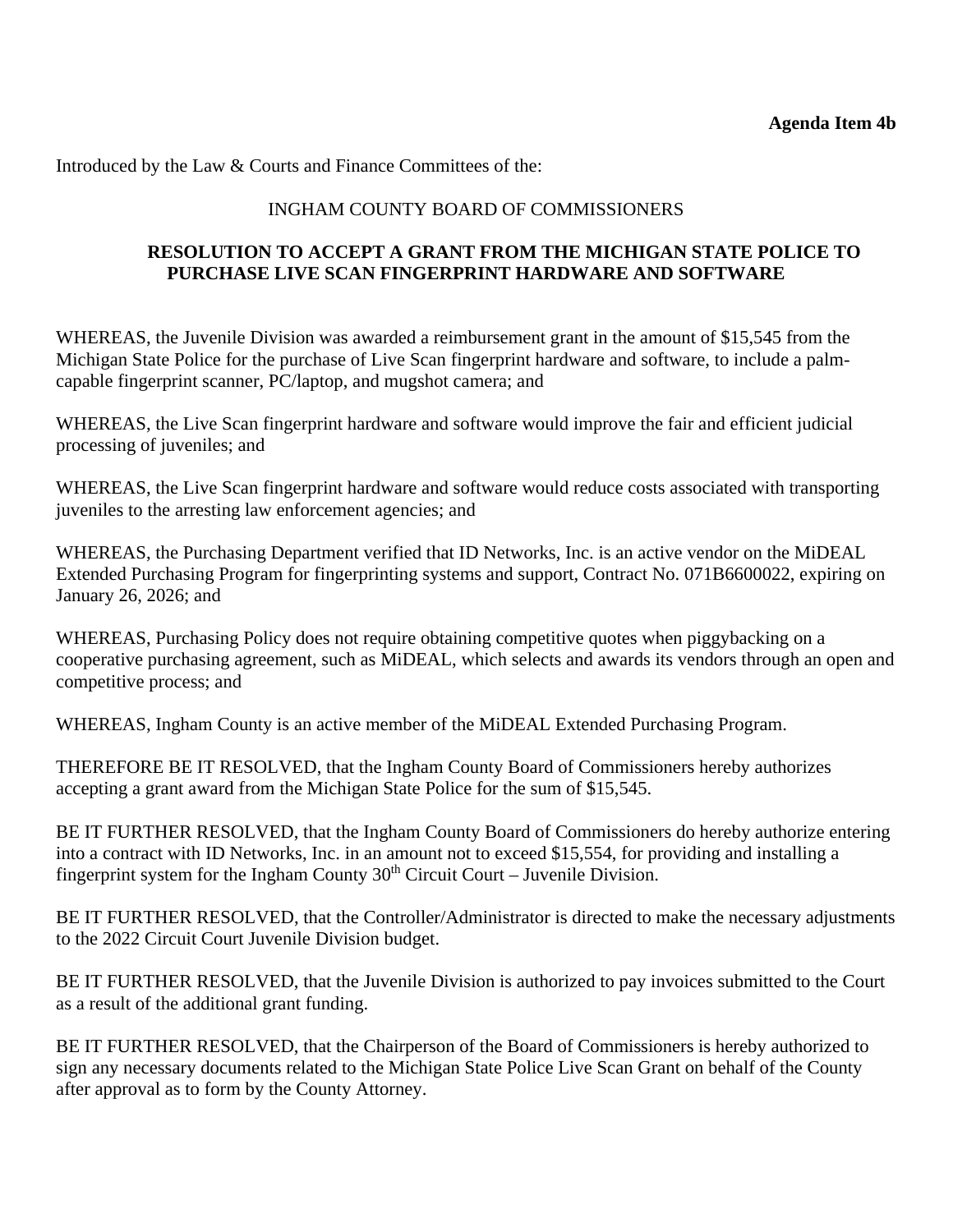<span id="page-21-0"></span>

| TO:             | Board of Commissioners Law and Courts and Finance Committees                                                                                               |
|-----------------|------------------------------------------------------------------------------------------------------------------------------------------------------------|
| <b>FROM:</b>    | Nicholas J. Hefty, CCAB Manager                                                                                                                            |
| DATE:           | May 3, 2022                                                                                                                                                |
| <b>SUBJECT:</b> | Resolution Authorizing Submission of Community Corrections State Grant Application and<br>Entering MDOC Contract and Program Subcontracts for FY 2022-2023 |
|                 | For the meeting agendas of May 12 and May 18                                                                                                               |

## **BACKGROUND**

Community Corrections submits an annual grant application for all PA511 MDOC-OCC State funded community based programs for eligible adult felony and misdemeanant probationers supervised by Circuit Court Probation and partial administrative costs. The funding request for FY2022-2023 includes CHOICES programming, Relapse Prevention and Recovery treatment groups for men and women, a part time Pretrial Services Investigator and Electronic Monitoring services for indigent pretrial defendants, MRT Cognitive Change groups for men and women, Domestic Violence Intervention groups, and Opioid Specific Program services.

## **ALTERNATIVES**

Without these funds, programming will only be available on a client pay basis which will limit or preclude access to much needed treatment and services.

## **FINANCIAL IMPACT**

The FY 2022-2023 Application request will provide funding in the amount of \$326,460, covering partial administration costs and all PA511 funded treatment and service programs for eligible adult felony and misdemeanant probationers supervised by Circuit Court Probation.

## **STRATEGIC PLANNING IMPACT**

This resolution supports Board of Commissioners long term objectives of supporting public safety and providing appropriate evidence-based sanctions for adult offenders, by providing access to evidence based community- based program alternatives to incarceration and reducing residivism by effectively addressing barriers to offender success.

## **OTHER CONSIDERATIONS**

The FY 2022-2023 Community Corrections Comprehensive Plan and annual Application are designed to result in the efficient use of State and local corrections resources. This saves jail beds and improves successful outcomes for participants, enabling them to become productive members of the community who are able to take responsibility for themselves and their families, as well as meet their court ordered obligations.

## **RECOMMENDATION**

Based on the information presented, the CCAB respectfully recommends approval of the attached resolution to support Community Corrections administration and programming for FY 2022-2023.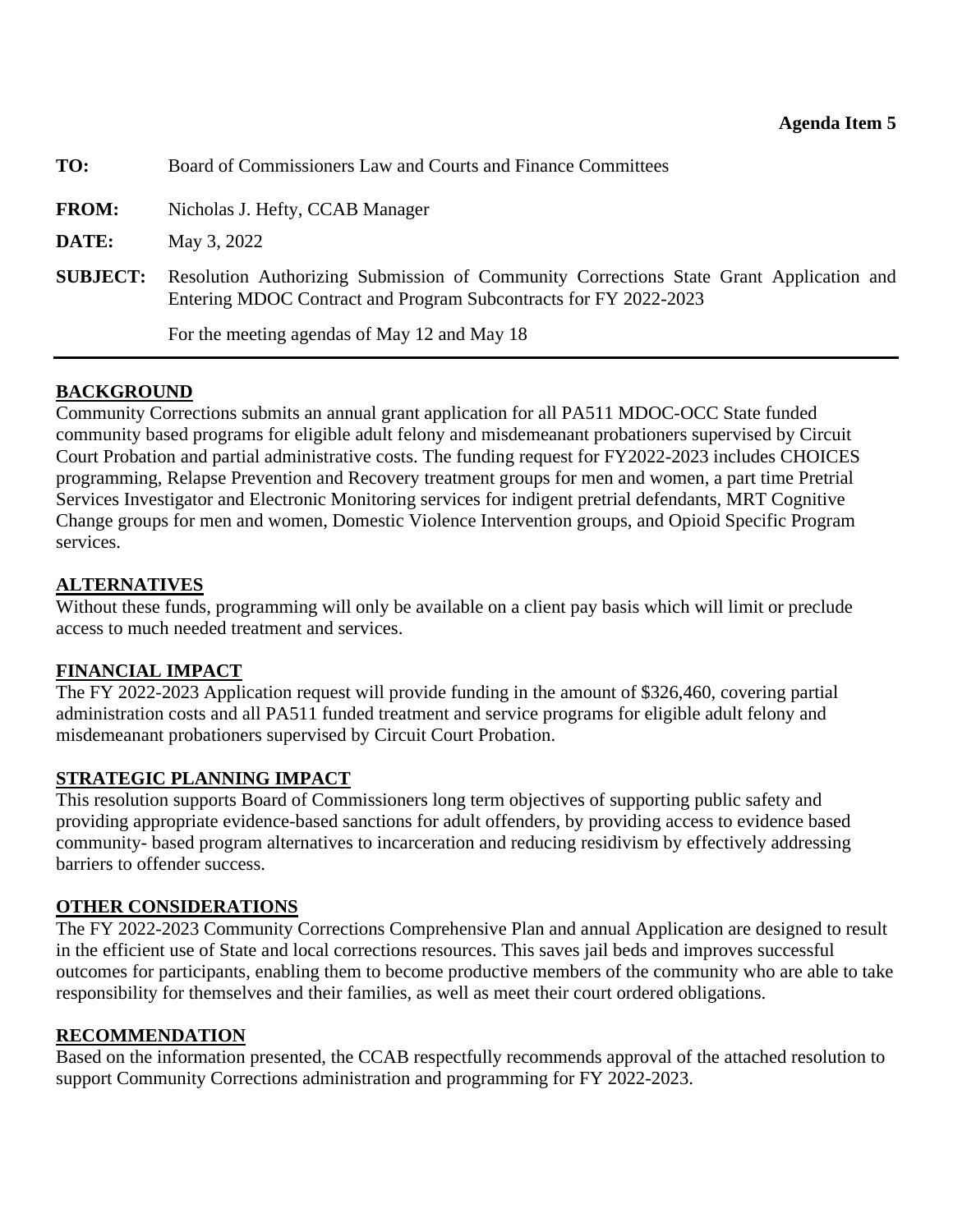Introduced by the Law & Courts and Finance Committees of the:

## INGHAM COUNTY BOARD OF COMMISSIONERS

## **RESOLUTION TO AUTHORIZE SUBMISSION OF A GRANT APPLICATION AND TO CONTRACT WITH THE MICHIGAN DEPARTMENT OF CORRECTIONS FOR INGHAM COUNTY/CITY OF LANSING COMMUNITY CORRECTIONS AND PROGRAM SUBCONTRACTS FOR FY 2022-2023**

WHEREAS, the State Community Corrections Advisory Board, the Ingham County Board of Commissioners, and the City of Lansing approved the original Ingham County/City of Lansing Community Corrections Comprehensive Plan in 1991; and

WHEREAS, the Community Corrections Advisory Board approved the Funding Application and Plan for FY 2022-2023; and

WHEREAS, the FY 2022-2023 Application provides for the following CCAB Plans and Service programming: Relapse Prevention and Recovery (\$71,918) to be provided by C-E-I CMH; MRT Cognitive Change Groups (\$22,000) to be provided by Prevention and Training Services; Domestic Violence Intervention Groups (\$31,903) to be provided by Prevention and Training Services; Opioid Specific Program services (\$30,000) to be provided by Tri County Community Adjudication Program (TRI-CAP); CHOICES programming (\$40,000) to be provided by Northwest Initiative — ARRO; and, Electronic Monitoring Services for Pretrial defendants (\$9,317) to be provided by Judicial Services Group, Ltd., for a subcontracted program total of \$205,138 for the time period of October 1, 2021 through September 30, 2022; and

WHEREAS, the FY 2022-2023 Application also provides funding for a special part-time Pretrial Services Investigator (\$26,197) to enhance the community supervision capacity of  $30<sup>th</sup>$  Circuit Court Pretrial Services and for CCAB Administration in the amount of \$95,125, for a Plans and Services total of \$326,460 for the time period of October 1, 2022 through September 30, 2023; and

WHEREAS, pursuant to the FY 2022-2023 Application, the County may enter into subcontracts for the purpose of implementing Plans and Services programs and services identified in the Community Corrections Plan and Application; and

WHEREAS, the Subcontractors for Plans and Services programming are willing and able to provide the services that the County requires.

THEREFORE BE IT RESOLVED, that the Ingham County Board of Commissioners authorizes submission of the Grant Application and, upon State approval, entering into an Agreement with the Michigan Department of Corrections for Ingham County/City of Lansing Community Corrections for FY 2022-2023 in the amount of \$326,460 in CCAB Plans and Services and Administration funds for the time period of October 1, 2022 through September 30, 2023.

BE IT FURTHER RESOLVED, that the Ingham County Board of Commissioners authorizes entering into subcontracts for CCAB Plans and Services programming from October 1, 2022 through September 30, 2023 with Prevention and Training Services for the cost of MRT Change Groups for a cost not to exceed \$22,000;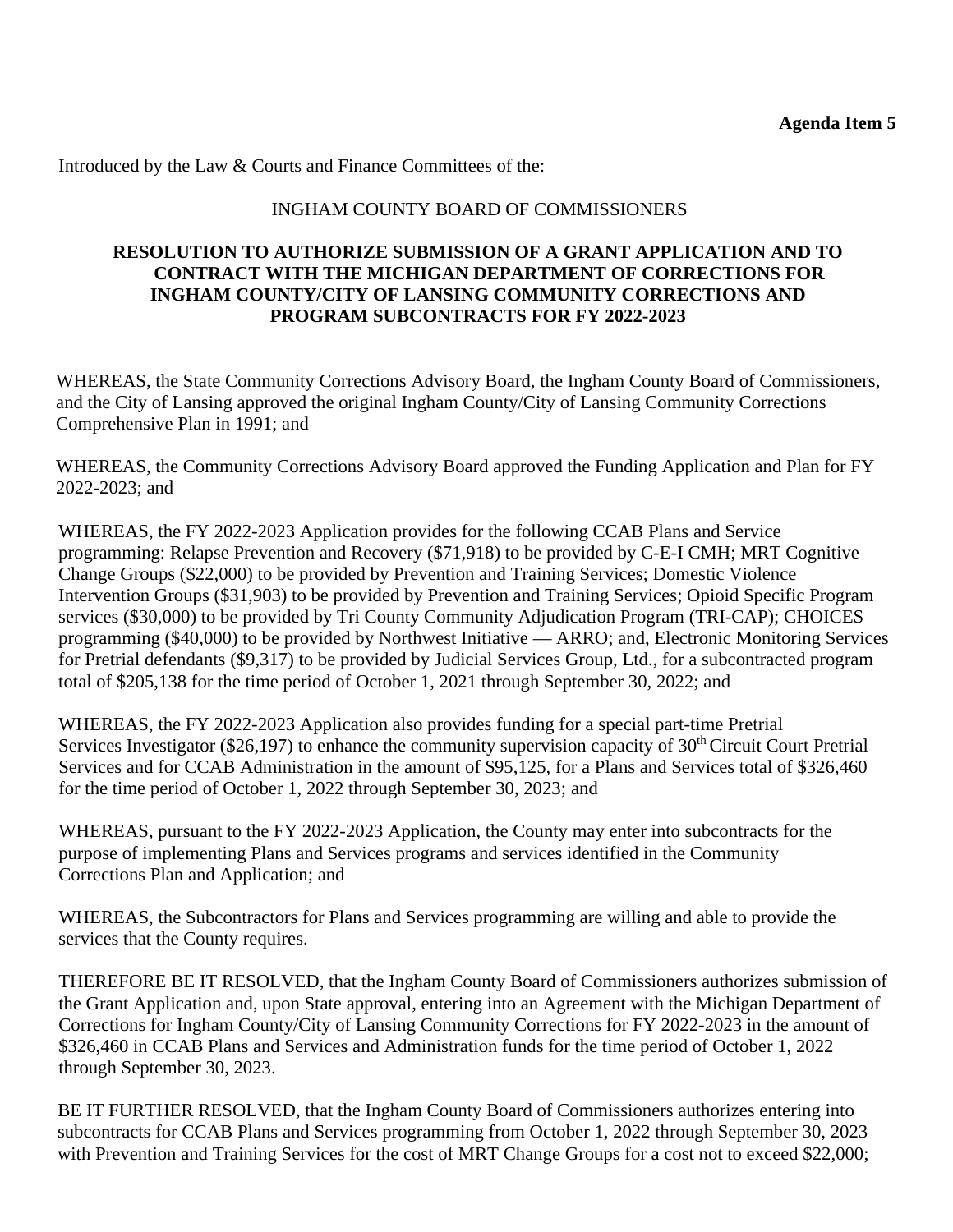with Prevention and Training Services for the cost of Domestic Violence Intervention Groups for a cost not to exceed \$31,903; with Tri County Community Adjudication Program (TRI-CAP) for the cost of Opioid Specific Program services not to exceed \$30,000; with CEI Community Mental Health for the cost of Relapse Prevention and Recovery services not to exceed \$71,918; with Northwest Initiative - ARRO for the cost of CHOICES program services not to exceed \$40,000; and with Judicial Services Group. Ltd. for the cost of electronic monitoring services for Pretrial defendants not to exceed \$9,317.

BE IT FURTHER RESOLVED, that the Ingham County Board of Commissioners authorizes the continued funding of a special part-time (19 hours per week) Pretrial Services Investigator position at the ICEA PR006 salary grade not to exceed \$26,197.

BE IT FURTHER RESOLVED, that entering into the subcontracts and maintaining the Pretrial Services Investigator position are contingent upon entering into the Agreement with the State.

BE IT FURTHER RESOLVED, that the subcontracts and Pretrial Services Investigator position are contingent throughout the subcontract period on the availability of grant funds from the State of Michigan for these purposes.

BE IT FURTHER RESOLVED, that the Board Chairperson is authorized to sign any necessary contracts\subcontracts consistent with this resolution subject to approval as to form by the County Attorney.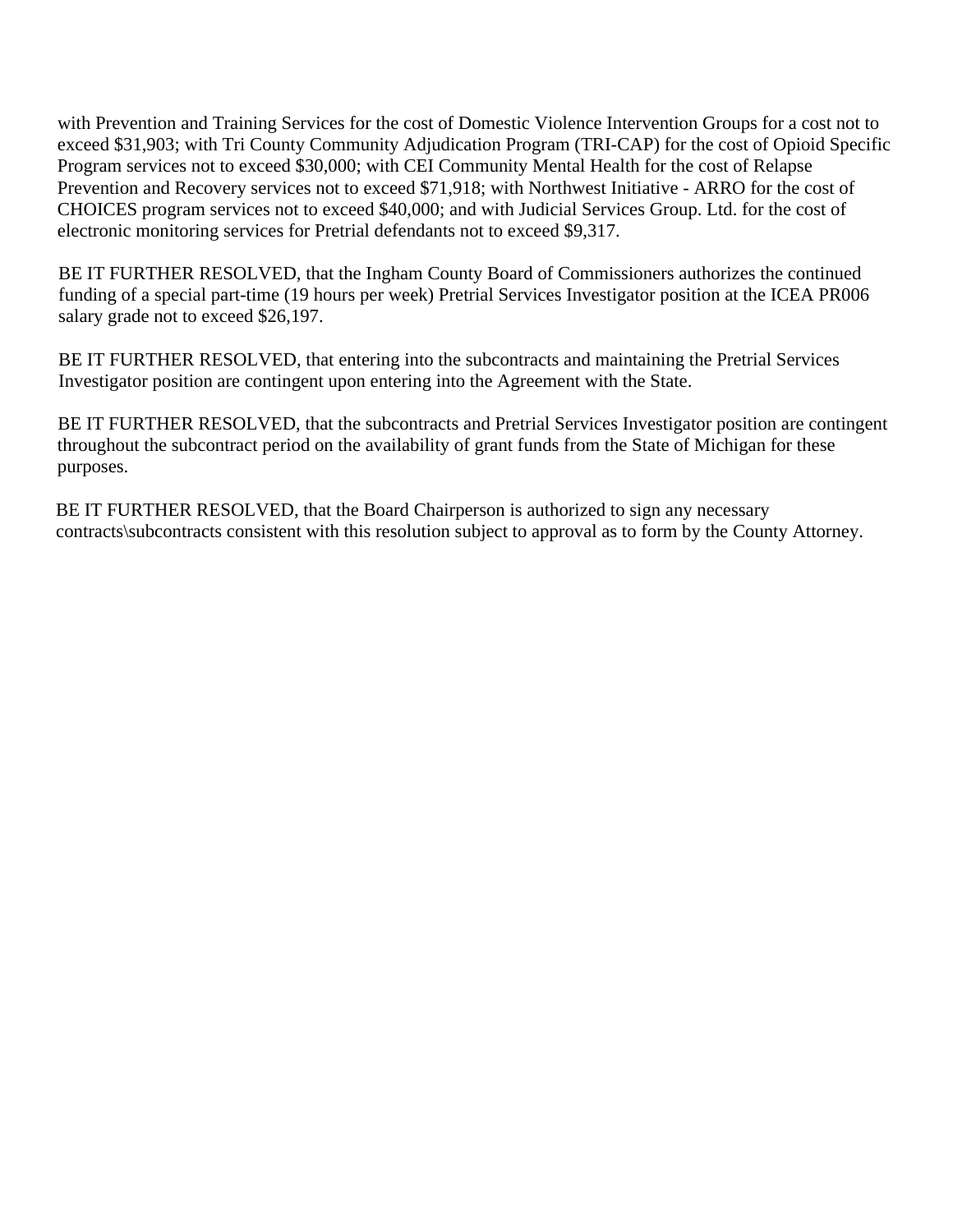<span id="page-24-0"></span>

| TO:             | Board of Commissioners Law & Courts and Finance Committees                                      |
|-----------------|-------------------------------------------------------------------------------------------------|
| <b>FROM:</b>    | Teri Morton, Deputy Controller                                                                  |
| DATE:           | May 3, 2022                                                                                     |
| <b>SUBJECT:</b> | Resolution Authorizing Amendments to 2022 Agreements for Juvenile Justice Community<br>Agencies |
|                 |                                                                                                 |

For the meeting agendas of May 12 and 18

## **BACKGROUND**

Resolution #21-507 approved 2022 agreements for Juvenile Justice Community Agencies as follows:

| • Child & Family Charities – Juvenile Screening & Assessment Program   | \$46,712.60 |
|------------------------------------------------------------------------|-------------|
| • Child and Family Charities – Teen Court                              | \$31,869.60 |
| • Resolution Services Center of Central Michigan – Restorative Justice | \$42,472.60 |
| • Resolution Services Center of Central Michigan – Youth Diversion     | \$24,472.60 |
| • Small Talk – Health Boundaries/Mental Health Therapy                 | \$29,472.60 |

Since that time, the Resolution Services Center of Central Michigan (RSCCM) – Youth Diversion program is not having projected results, having received no referrals, and is unable to utilize current funding. However, the RSCCM – Restorative Justice Program has received a large increase in referrals from area schools and is in need of additional funding to meet current utilization rates. RSCCM is requesting a reallocation of the \$24,472.60 in funding for its Youth Diversion program to its Restorative Justice Program. The agreement for the RSCCM - Restorative Justice Program would be increased from \$42,472.60 to \$66,945.20, with other conditions of the agreement to remain as authorized by Resolution #21-507. This adjustment would help RSCCM to meet the additional requests they are receiving from area schools, the families who are seeking services with their student and school personnel, and to continue offering these diversion services to additional schools who are requesting assistance, but don't currently have the funding.

## **ALTERNATIVES**

The allocation for the RSCCM – Restorative Justice Program could remain at its current level, which would result in some services needs in this area being unmet. The \$24,472.60 allocated to RSCCM – Youth Diversion would remain in the Juvenile Justice Millage fund.

## **FINANCIAL IMPACT**

The total 2022 allocation of \$175,000 for Juvenile Justice Millage Community agencies would remain unchanged.

### **OTHER CONSIDERATIONS**

The agreement with Resolution Services Center of Central Michigan for its Youth Diversion Program will not be executed.

## **RECOMMENDATION**

Based on the information presented, I respectfully recommend approval of the attached resolution.